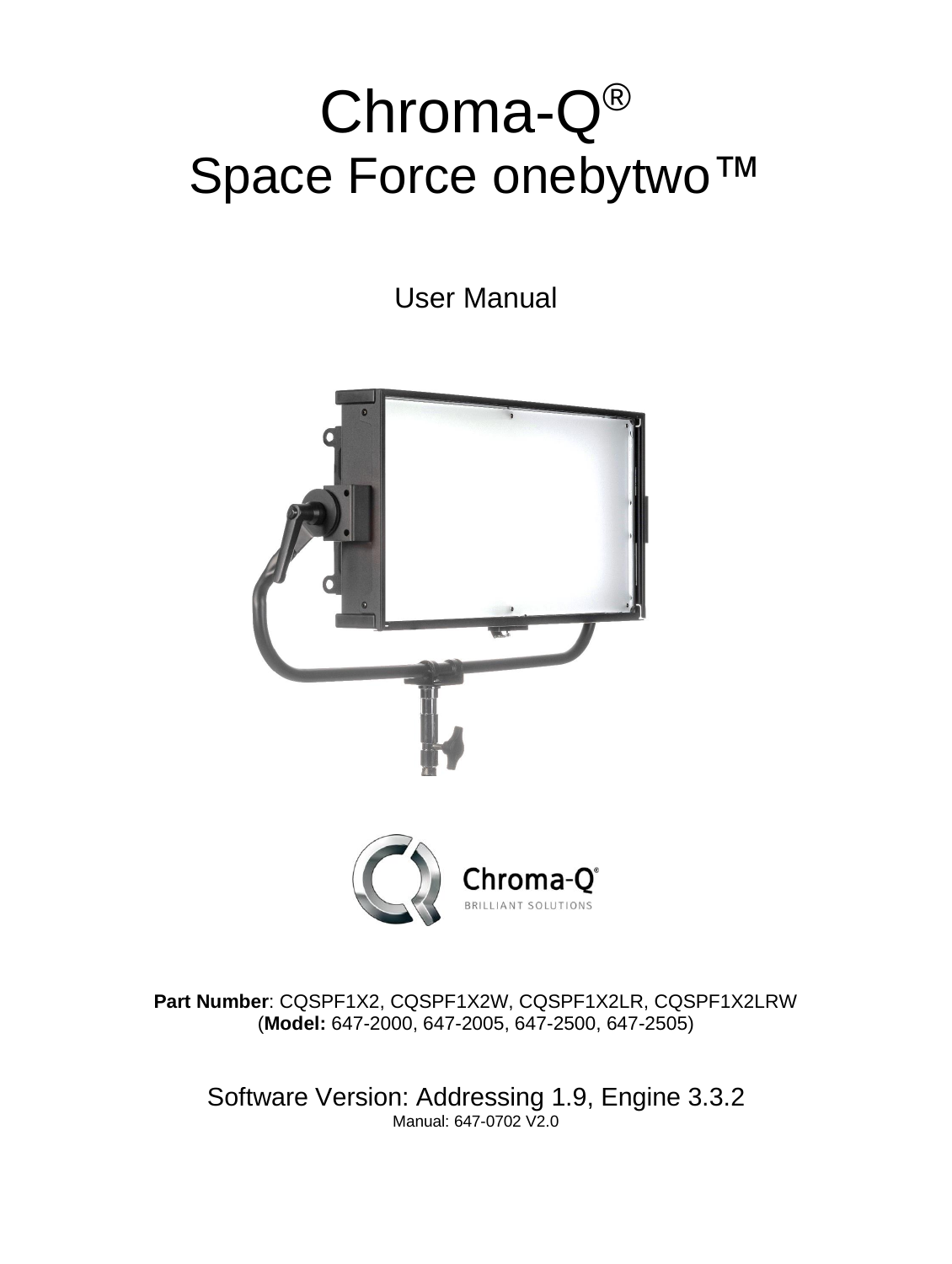### **Warranty Statement**



Chroma- $Q^{\circ}$  warrants to the original purchaser, with proof of purchase, that its delivered products shall be free from defects in material and workmanship under normal use for a period of 24 months from date of shipment.

Chroma- $Q^{\circledR}$  will repair, or at its option, provide an equivalent item or replace, the defective product during the stated warranty period. This warranty applies only to the repair or replacement of the product and only when the product is properly handled, installed and maintained according to Chroma- $Q^{\circ}$  instructions. This warranty excludes defects resulting from improper handling, storage, installation, acts of God, fire, vandalism or civil disturbances. Purchaser must notify Chroma-Q® in writing within 14 days of noticing the defect. This warranty excludes field labour or service charges related to the repair or replacement of the product.

The warranty contained herein shall not extend to any finished goods or spare parts from which any serial number has been removed or which have been damaged or rendered defective (a) as a result of normal wear and tear, wilful or accidental damage, negligence, misuse or abuse; (b) due to water or moisture, lightning, windstorm, abnormal voltage, harmonic distortion, dust, dirt, corrosion or other external causes; (c) by operation outside the specifications contained in the user documentation; (d) by the use of spare parts not manufactured or sold by Chroma-Q<sup>®</sup> or by the connection or integration of other equipment or software not approved by Chroma- $Q^{\circledast}$  unless the Customer provides acceptable proof to Chroma-Q® that the defect or damage was not caused by the above; (e) by modification, repair or service by anyone other than Chroma- $Q^{\circ}$ , who has not applied for and been approved by Chroma-Q® to do such modification, repair or service unless the Customer provides acceptable proof to Chroma-Q® that the defect or damage was not caused by the above; (f) due to procedures, deviating from procedures specified by Chroma- $Q^{\circledast}$  or (g) due to failure to store, install, test, commission, maintain, operate or use finished goods and spare parts in a safe and reasonable manner and in accordance with Chroma-Q®'s instructions (h) by repair or replacement of engines without factory training.

The warranty contained herein shall not apply to finished goods or spare parts which are sold "as is", as "second-hand", as used", as "demo" or under similar qualifications or to Consumables ("Consumables" is defined as any part(s) of goods or part(s) for use with goods, which part(s) of goods or part(s) for use with goods are consumed during the operation of the goods and which part(s) of goods or part(s) for use with goods require replacement from time to time by a user such as, but not limited to, light bulbs).

The warranty contained herein shall not apply, unless the total purchase price for the defective finished goods or spare parts has been paid by the due date for payment.

The warranty contained herein applies only to the original purchaser and are not assignable or transferable to any subsequent purchaser or end-user.

This warranty is subject to the shipment of the goods, within the warranty period, to the Chroma- $Q^{\circledast}$ warranty returns department, by the purchaser, at the purchaser's expense. If no fault is found, Chroma- $Q^{\circledast}$  will charge the purchaser for the subsequent return of the goods.

Chroma- $Q^{\circ}$  reserves the right to change the warranty period without prior notice and without incurring obligation and expressly disclaims all warranties not stated in this limited warranty.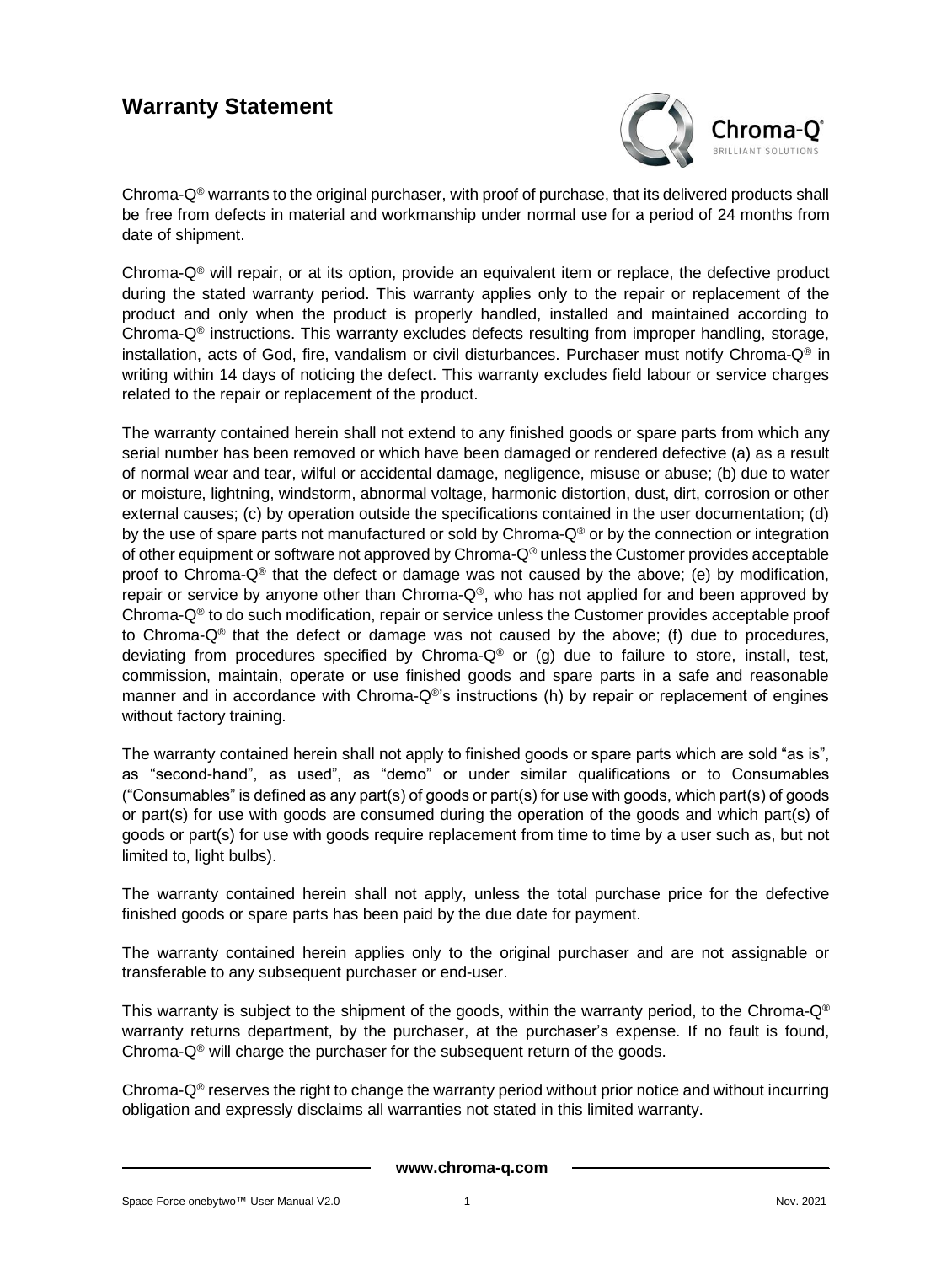### **Disclaimer**

The information contained herein is offered in good faith and is believed to be accurate. However, because conditions and methods of use of our products are beyond our control, this information should not be used in substitution for customer's tests to ensure that Chroma-Q® products are safe, effective, and fully satisfactory for the intended end use. Suggestions of use shall not be taken as inducements to infringe any patent. Chroma- $Q^{\circledast}$  sole warranty is that the product will meet the sales specifications in effect at the time of shipment. Your exclusive remedy for breach of such warranty is limited to refund of purchase price or replacement of any product shown to be other than as warranted.

Chroma- $Q^{\circ}$  reserves the right to change or make alteration to devices and their functionality without notice due to our ongoing research and development.

The Chroma-Q® Space Force onebytwo™ range has been designed specifically for the lighting industry. Regular maintenance should be performed to ensure that the products perform well in the entertainment environment.

If you experience any difficulties with any Chroma-Q® products please contact your selling dealer. If your selling dealer is unable to help, please contact support@chroma-q.com. If the selling dealer is unable to satisfy your servicing needs, please contact the following, for full factory service:

| <b>Outside North America:</b> | North America:       |
|-------------------------------|----------------------|
| Tel: +44 (0)1494 446000       | Tel: 416-255-9494    |
| Fax: +44 (0)1494 461024       | Fax: 416-255-3514    |
| support@chroma-q.com          | support@chroma-q.com |

For further information please visit the Chroma- $Q^{\circ}$  website at www.chroma-q.com.

Chroma-Q® and Space Force onebytwo™ are trademarks, for more information on this visit [www.chroma-q.com/trademarks.](http://www.chroma-q.com/trademarks)

The rights and ownership of all trademarks are recognised.

#### **Important Notice:**

As per the requirements in the Occupational Safety and Health Administration standards for product approval, please refer to the OSHA web pages<http://www.osha.gov/dts/otpca/nrtl/> for information on the list of Nationally Recognized Testing Laboratories (NRTLs) and the scope of recognition.

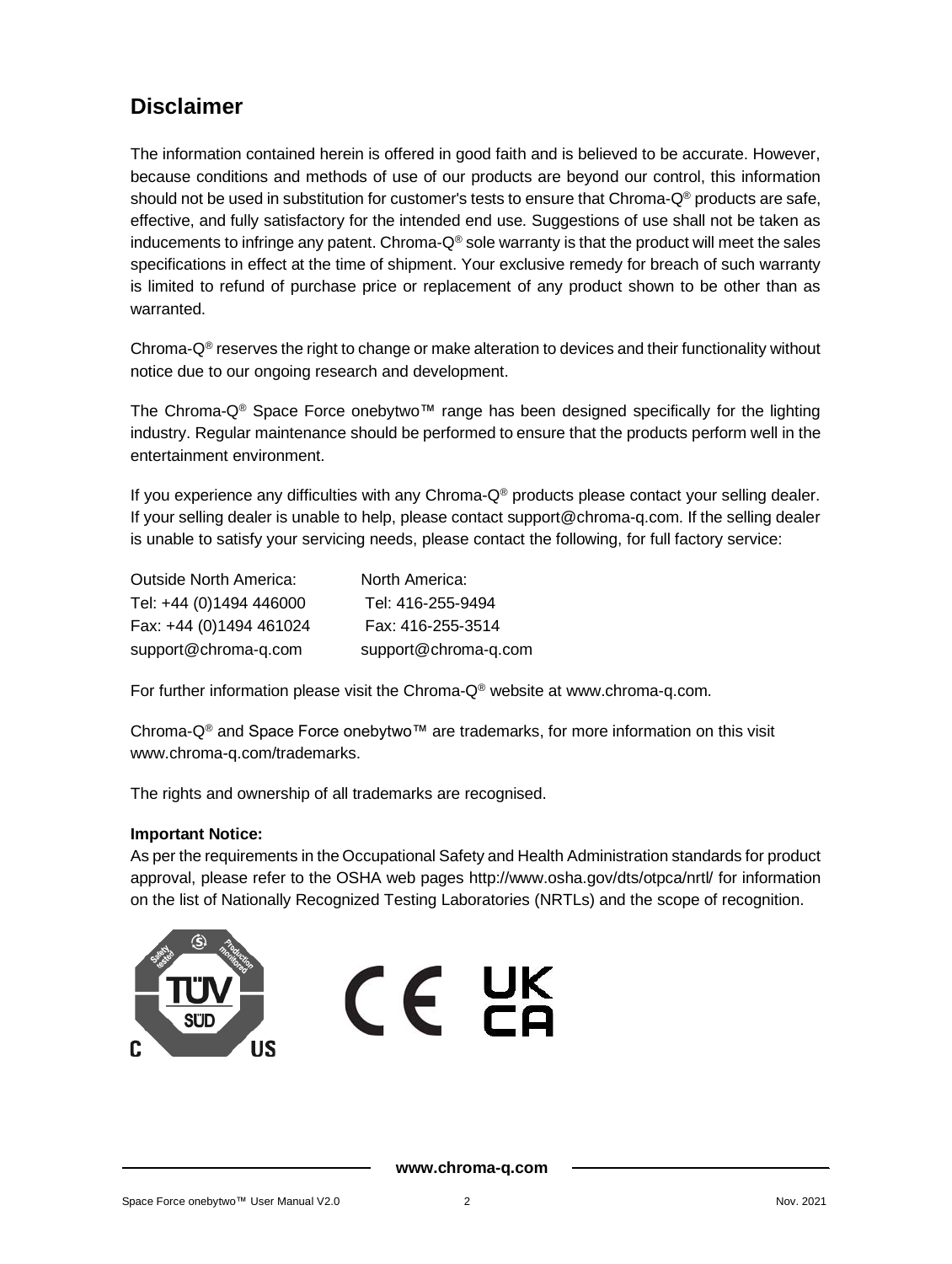### Safety information



### Warning!

- Read the user manual before installing and operating the Chroma-Q® Space Force onebytwo™. For future reference, keep and use the manual.
- Safety precautions given in user manual must be followed at all times and the manuals of all the devices you connect it to. Observe all the warnings printed on devices and in manuals. Make sure whoever is involved in working on or using the Space Force onebytwo™ has carefully read and understood all the safety precautions and lasted warnings.
- Install, connect, operate and service devices only as described in this manual and in connected devices' manuals and only in accordance with local laws and regulations. All Chroma-Q® manuals are supplied with devices and are also available for download from www.chromaq.com.
- Space Force onebytwo™ does not have user-serviceable parts. Refer any operation not described in this manual to [support@chroma-q.com.](mailto:support@chroma-q.com)

If you experience difficulties with any Chroma-Q® products please contact your local dealer. If your local dealer is unable to help then please contact [support@chroma-q.com](mailto:support@chroma-q.com).

If you are having trouble finding what you are looking for on our website, then contact our Chroma- $Q^{\circledR}$  marketing department by sending an email to marketing  $\circledR$  chroma-g.com.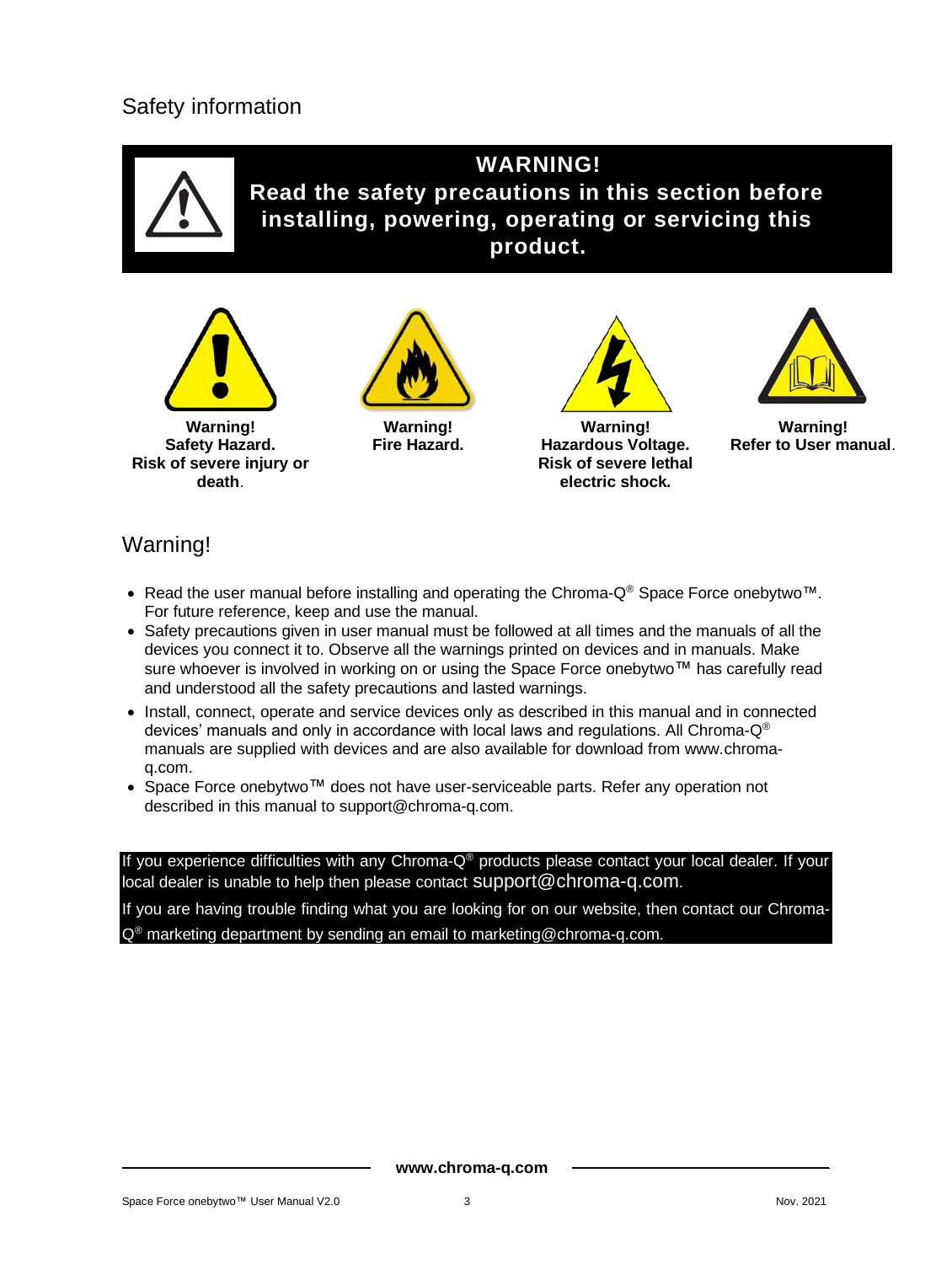### PROTECTION FROM ELECTRIC SHOCK

- Use only the cables specified in this manual and on the Chroma- $Q^{\circledast}$  website at [www.chroma-q.com](http://www.chroma-q.com/) to interconnect devices in the installation. If the specified cables are not long enough for an intended cable run, consult Chroma-Q® for assistance in finding or creating a safe alternative solution.
- Provide a means of locking out AC mains power that allows power to the installation to be shut down and made impossible to reapply, even accidentally, during work on the installation.
- Shut down power to the installation during service and when it is not in use.
- Before applying power to the installation, check that all power distribution equipment and cables are in perfect condition and rated for the current requirements of all connected devices.
- Isolate the installation from power immediately if any product, power cable or power plug is in any way damaged, defective or wet, or if it shows signs of overheating.
- Do not immerse a Space Force onebytwo™ fixture in water or expose it to high-pressure water jets.

### PROTECTION FROM BURNS AND FIRE

- The Space Force onebytwo™ is cooled passively by natural air convection. Provide adequate clearance for airflow around the fixtures.
- Do not operate the Space Force onebytwo $^{TM}$ , if the ambient temperature (T<sub>a</sub>) exceeds 40°  $C(104° F)$ .
- Do not modify the Space Force onebytwo™, in any way not described in this manual or install other than genuine Chroma-Q® parts.
- Use only accessories approved by Chroma-Q®.

### PROTECTION FROM INJURY

- Ensure that the installation hardware and supporting surface or structure can hold at least 10 times the weight of all the devices they support.
- Block access below the work area and work from a stable platform whenever installing, servicing or moving the Space Force onebytwo™.
- As soon as work is completed, check that all hardware and components are securely fastened to supporting structures.
- Make sure there are no flammable materials close to the product during operation.
- Avoid direct eye exposure to the light source while the product is on.
- Never try to repair the product. Repairs carried out by unskilled people can lead to damage or malfunction. Please contact the nearest authorized dealer or contact [support@chroma](mailto:support@chroma-q.com)[q.com.](mailto:support@chroma-q.com)



Keep this User Manual for future consultation. If this product is used by another user, be sure that they also receive this document.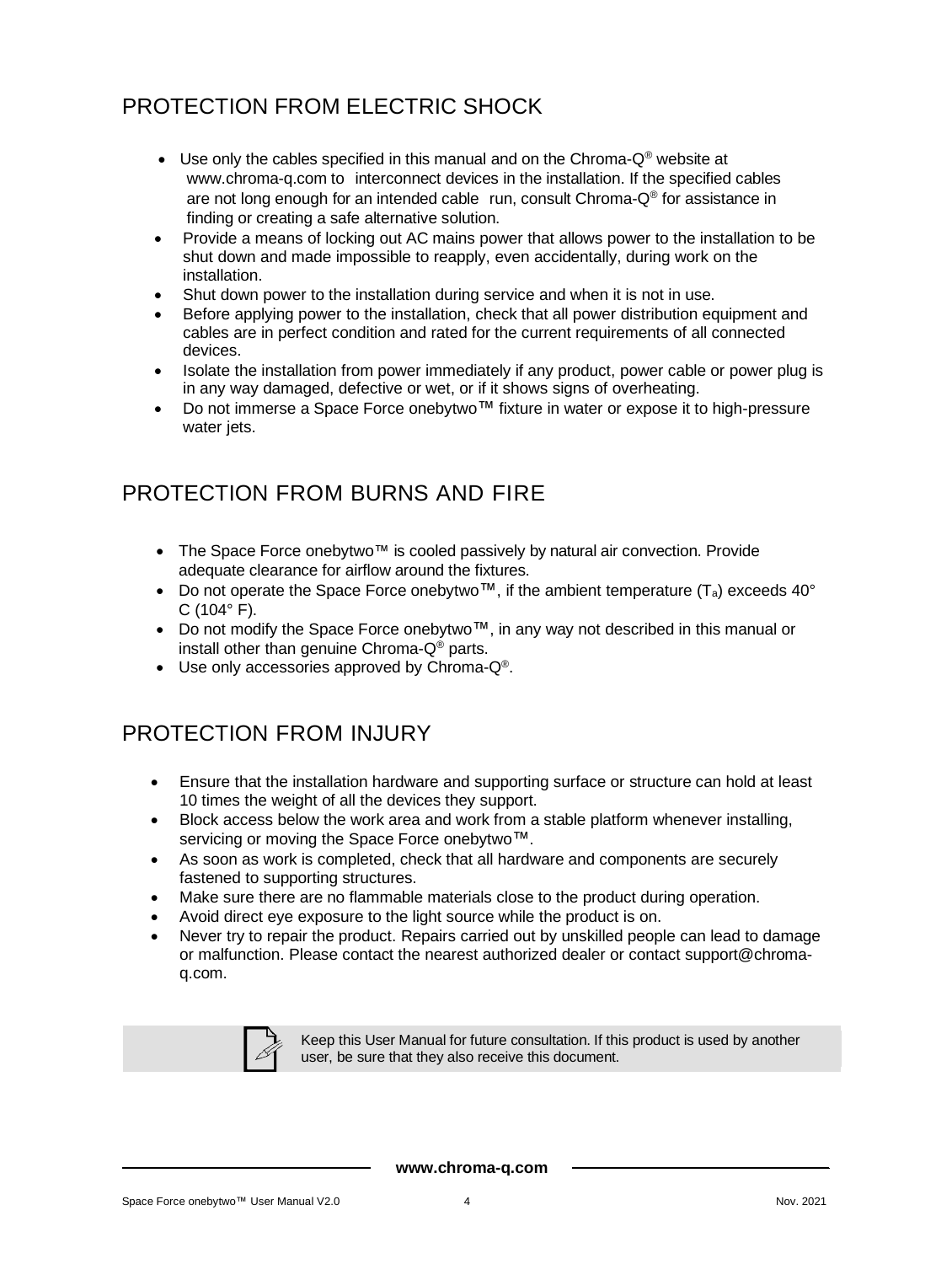### **Table of Contents**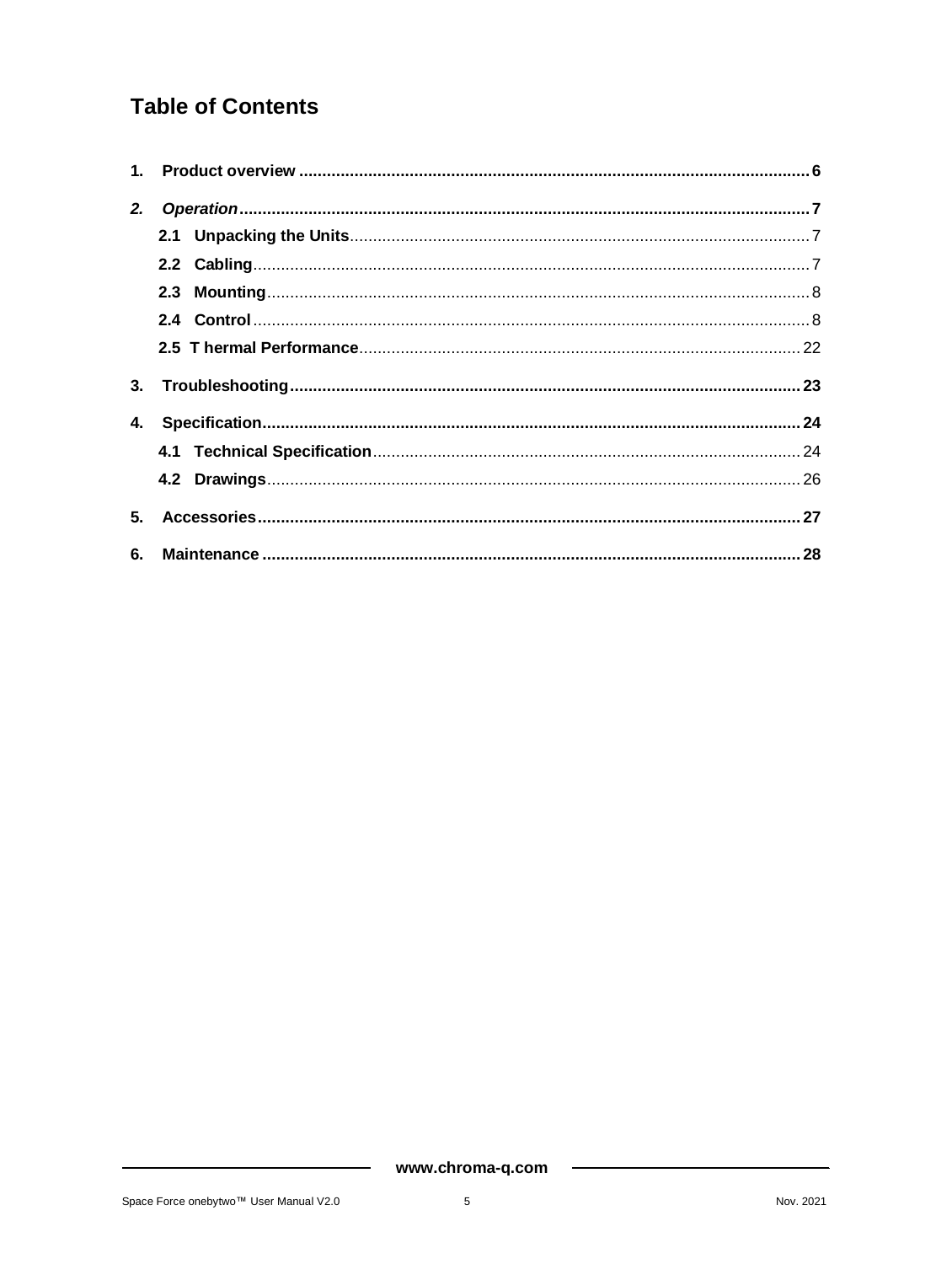# <span id="page-6-0"></span>**1. Product overview**

The Chroma Q® Space Force onebytwo™ is a bright variable white LED soft light for use in TV studios, live broadcast and film. Controlled by DMX or manual control the Space Force onebytwo™ can be tuned from 2800 to 6000 K with a superbly smooth intensity gradation. Extensive RDM functionality is provided through wired, or the optional LumenRadio CRMX, connections. With manual and remotely controllable LED frequency up to 96,000Hz, the Space Force onebytwo™ ensure flicker free and quiet operation.

#### **Smooth, Soft Output**

With a high degree of efficiency, the fixture is natively single source, removing the need for skirts or silks to diffuse the light. Designed for lighting stages and studios, the Space Force onebytwo™ provides a high-quality, variable CCT soft white light.

As a result of its low profile, lightweight design, the Space Force onebytwo™ is quick and easy to set up at any height.

Taking advantage of Chroma-Q®'s extensive experience and impressive track record in developing LED lighting solutions, the Space Force onebytwo™ utilises the very latest technologies, high quality components and manufacturing techniques in order to deliver a reliable, premium performance light source.

#### **A White Light for Every Application**

The Chroma-Q<sup>®</sup> Space Force onebytwo™ is available as a variable white model 2,800K – 6,000K. Every unit is factory calibrated, to ensure consistent output and colour temperature.

#### **Energy-Efficient**

The Chroma-Q® Space Force onebytwo™ uses a fraction of the power required by conventional fixtures, while delivering all of the performance you require. Not only is the power consumption lower, so too is the heat produced - ensuring a cooler environment and lower air conditioning costs.

#### **Convection Cooled**

Using the same proven convection cooling technology found in other Chroma-Q® LED fixtures - which eliminates the need for noisy cooling fans - the Space Force onebytwo™ provides totally silent operation.

#### **Long Life**

The Chroma-Q® Space Force onebytwo™ utilises LED technology to ensure consistent long life performance - removing the need for costly regular maintenance associated with conventional fixtures.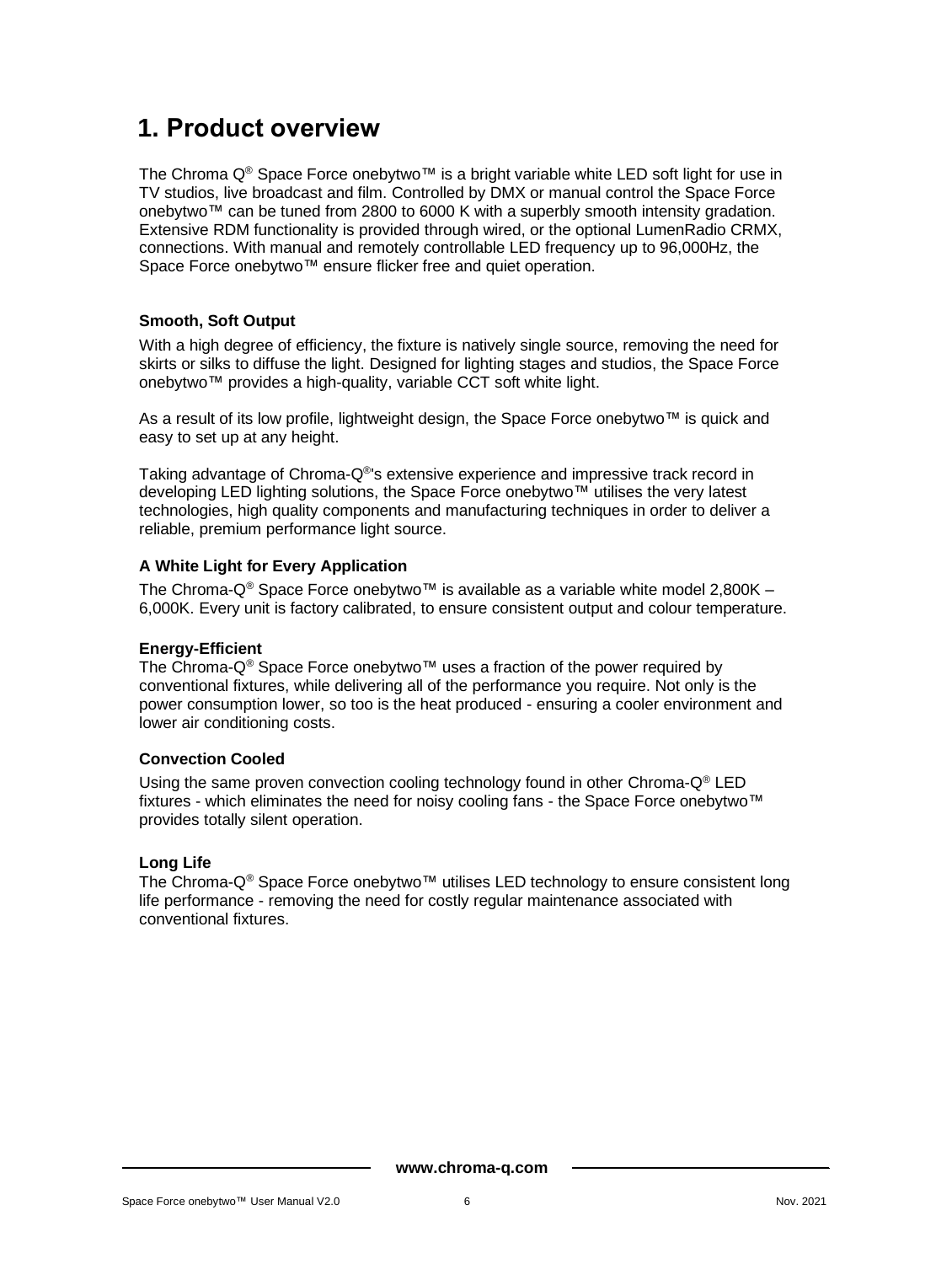

Note: HANDHELD COLOUR METERS

Most Handheld Color Meters provide a limited measuring range for LED fixtures, which often results in inconsistent and unreliable data.

All photometric values listed in this document are based on testing and measurements conducted by certified independent laboratories with reference to the IES standards.

# <span id="page-7-0"></span>*2. Operation*

### <span id="page-7-1"></span>**2.1 Unpacking the Units**

The package includes a Space Force onebytwo™ fixture, a Quick Start Guide, a power cable and a yoke mount kit. We recommend that you keep the original packaging in case the item needs to be returned.

### <span id="page-7-2"></span>**2.2 Cabling**

The fixture uses powerCon True 1 chassis connectors for power in and through. Use the provided connector / cable to make a power feeder cable of the desired length and input connector configuration.

The maximum number of Space Force onebytwo™ fixtures running off a single power input cable and using the power through connector is 5 at 120V AC or 10 at 230V AC if using a 12 AWG (3.3mm²) wire (Restricted by ground box test). Please refer to ANSI and AWG standards for the maximum data and power cable lengths.

Power cable wire colour schemes:

| EU               | North American | Connections |                  |  |
|------------------|----------------|-------------|------------------|--|
| Green and Yellow | Green          | Earth $(E)$ | Ground (Green)   |  |
| <b>Blue</b>      | White          | Neutral (N) | Neutral (Silver) |  |
| <b>Brown</b>     | <b>Black</b>   | Live (L)    | Hot (Gold)       |  |

The fixture uses XLR 5 pin input and through chassis connectors for ANSI E1.20 - 2010 RDM and USITT DMX512-A control. The XLR chassis are ground bonded.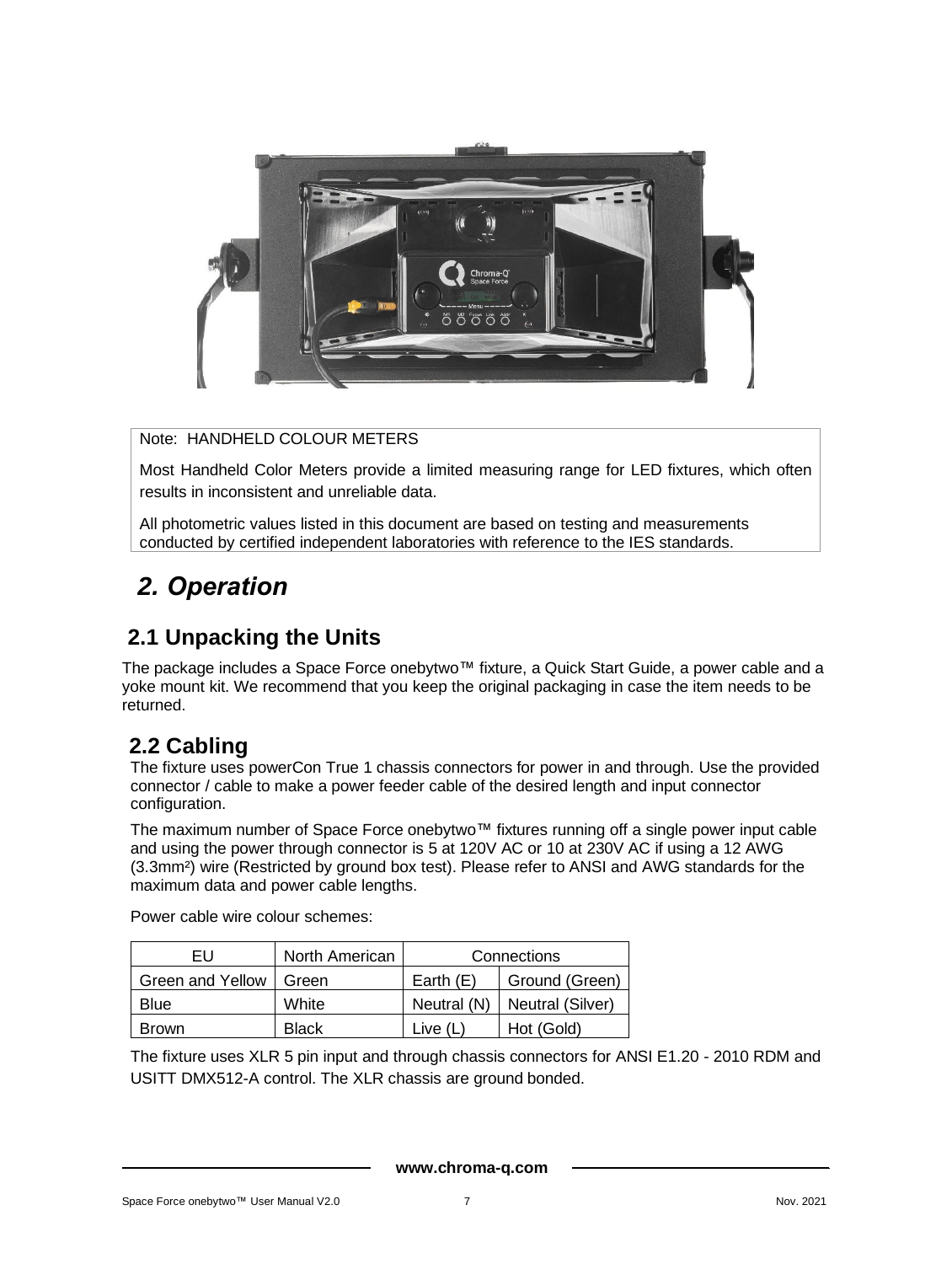XLR 5-pin Cable:

| Pin# | Function         |
|------|------------------|
|      | Common (Screen)  |
| 2    | Data Minus       |
| 3    | Data Plus        |
| 4    | Spare Data Minus |
| 5    | Spare Data Plus  |

**Important Notice:** The use of an opto-splitter for DMX signal distribution is highly recommended when several fixture units are not plugged into the same power source.

### <span id="page-8-0"></span>**2.3 Mounting**

The fixture is equipped with brackets for bridle hanging applications. The onebytwo comes with the Manual Offset Yoke, other mounting options are available from Chroma-Q®

Secure the fixture with a safety bond. A provision for a fixing hold is built into the fixture.

### <span id="page-8-1"></span>**2.4 Control**

The Space Force onebytwo™ can be controlled through:

| Manual<br>Operation | The control panel at the rear of the fixture consists of the LEFT-HAND and<br>RIGHT-HAND KNOBS and an LCD display                    |
|---------------------|--------------------------------------------------------------------------------------------------------------------------------------|
| Input Cable         | ANSI E1.20 - 2010 RDM-Remote Device Management over USITT DMX512-A<br>control from an external console through an XLR-5 pin cable    |
| Input RF            | ANSI E1.20 - 2010 RDM-Remote Device Management over USITT DMX512-A<br>control from an external console through a wireless connection |

The fixture can operate as a standalone unit in manual control operation or be controlled remotely via the USITT DMX512 protocol. The control panel at the rear of the fixture consists of an LCD display, 2 rotary control knobs and 5 control buttons. The LCD display is backlit when you access the menus and turns off when left undisturbed for 5 seconds. The fixture can be remotely configured via ANSI E1.20-2010 RDM – Remote Device Management.

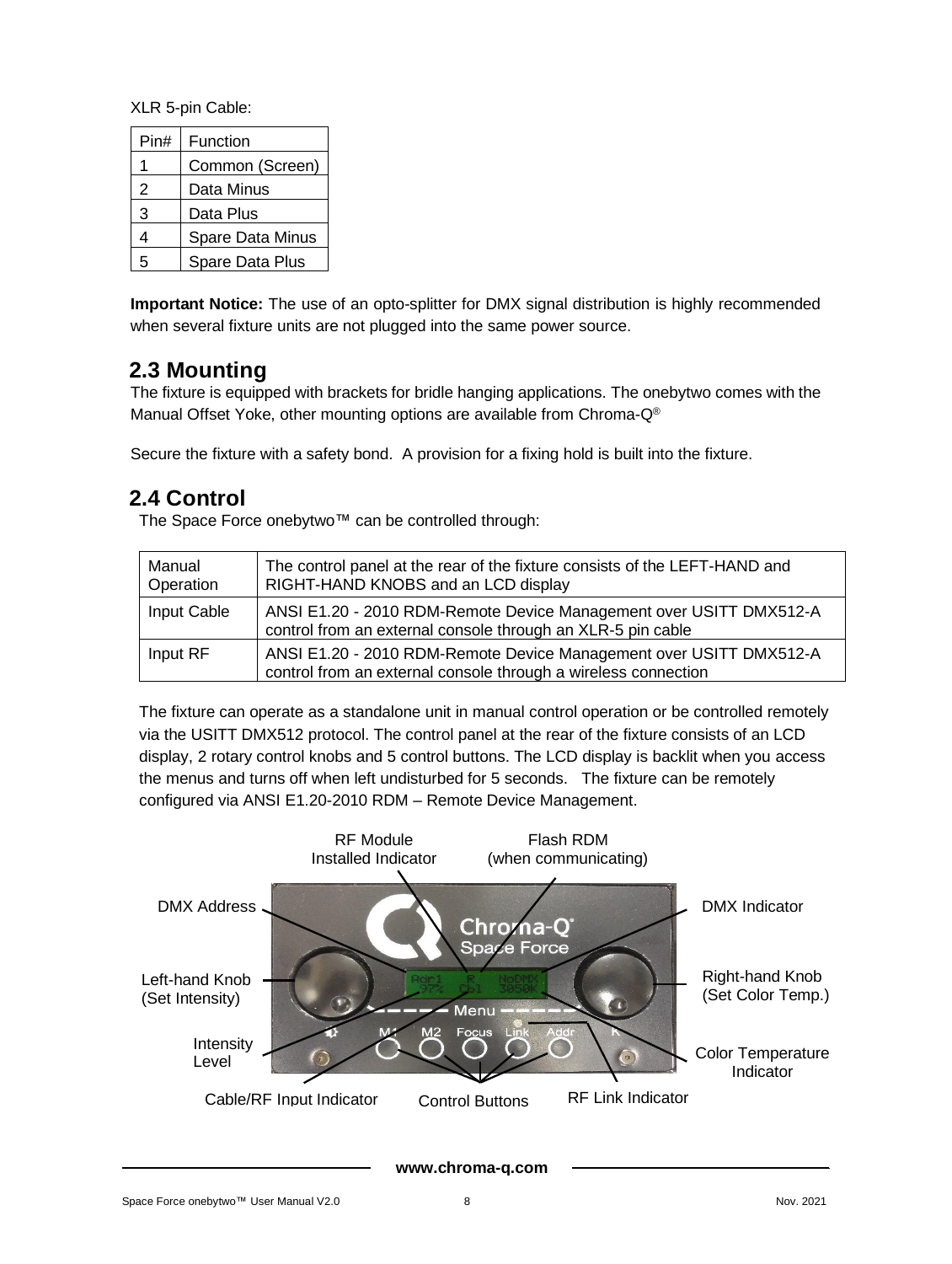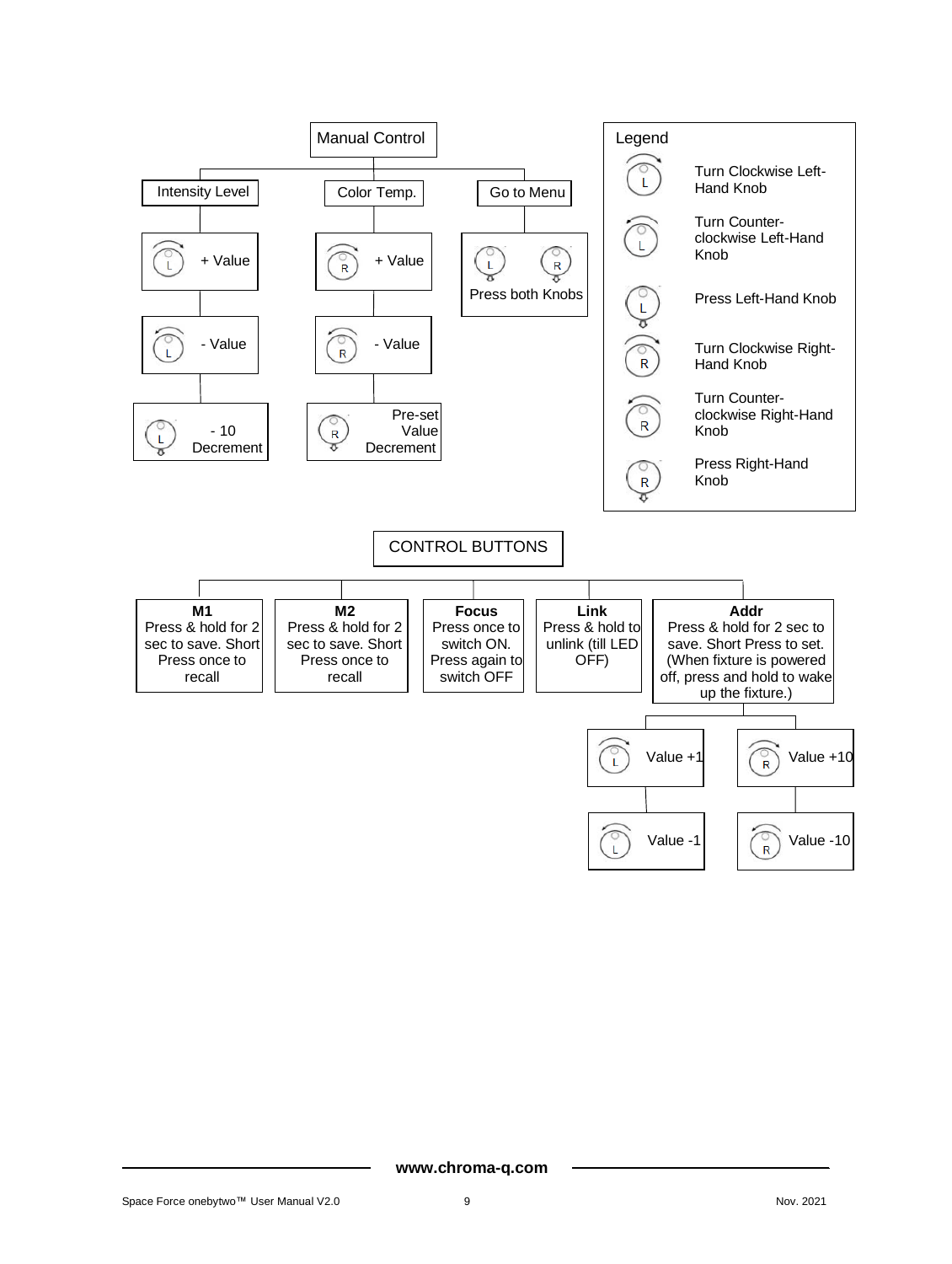#### **Manual Control in Standalone Operation:**

LEFT-HAND KNOB sets the Intensity Level Output

| Rotate the Left-hand Knob clockwise to increase the Intensity Level from 0 - 100%              |
|------------------------------------------------------------------------------------------------|
| Rotate the Left-hand Knob counter-clockwise to decrease the Intensity Level from<br>$100 - 0%$ |
| Press the Left-hand Knob to set the Intensity Level from 100% - 0% in decrements<br>of 10%.    |

#### RIGHT-HAND KNOB sets the Color Temperature

| Rotate the Right-hand Knob clockwise to increase the Color Temperature<br>value from 2800K - 6000K                           |
|------------------------------------------------------------------------------------------------------------------------------|
| Rotate the Right-hand Knob counter-clockwise to decrease the Color<br>Temperature value from 6000 - 2800K                    |
| Press the Right-hand Knob to step through the Color Temperature pre-<br>set values: 6000K, 5600K, 4300K, 3200K, 3000K, 2800K |

#### **Control Buttons**

| M1             | Stores a look, or recalls the saved look - factory default 3000K                                                                                                                                                                                                                             |
|----------------|----------------------------------------------------------------------------------------------------------------------------------------------------------------------------------------------------------------------------------------------------------------------------------------------|
|                | To save a look in M1,<br>1. In standalone or DMX operation, On the control panel, press and hold M1 until<br>"SAVED" appears on the display. To recall/playback a saved look in M1.<br>On the control panel, short press M1<br>1.<br>The unit goes to the saved look in M1<br>2 <sub>1</sub> |
| M <sub>2</sub> | Stores a look, and recalls the saved look - factory default 5600K                                                                                                                                                                                                                            |
|                | To save a look in M2,<br>1. In standalone or under DMX operation.<br>2. On the control panel, press and hold M2 until "SAVED" appears on the display<br>To recall/playback a saved look in M2<br>1. On the control panel, short press M2<br>2. The unit goes to the saved look in M2         |
| Focus          | Switches the fixture ON to the maximum output level, for 30 seconds or until "Focus"<br>pressed again, for a quick focus check or manual re-focus                                                                                                                                            |
|                | To switch Focus on,<br>1. Press Focus once<br>2. The maximum output level switches on                                                                                                                                                                                                        |
| Link           | Unlinks from the previous wireless transmitters. Go to the section on Remote Wireless<br>DMX Operation.                                                                                                                                                                                      |
|                | The Link Indicator light flashes slowly or stay solid ON if DMX signal is present when a<br>previous wireless link is active.<br>To unlink,<br>Press and hold Link for $2 - 5$ seconds until the light is off<br>1.                                                                          |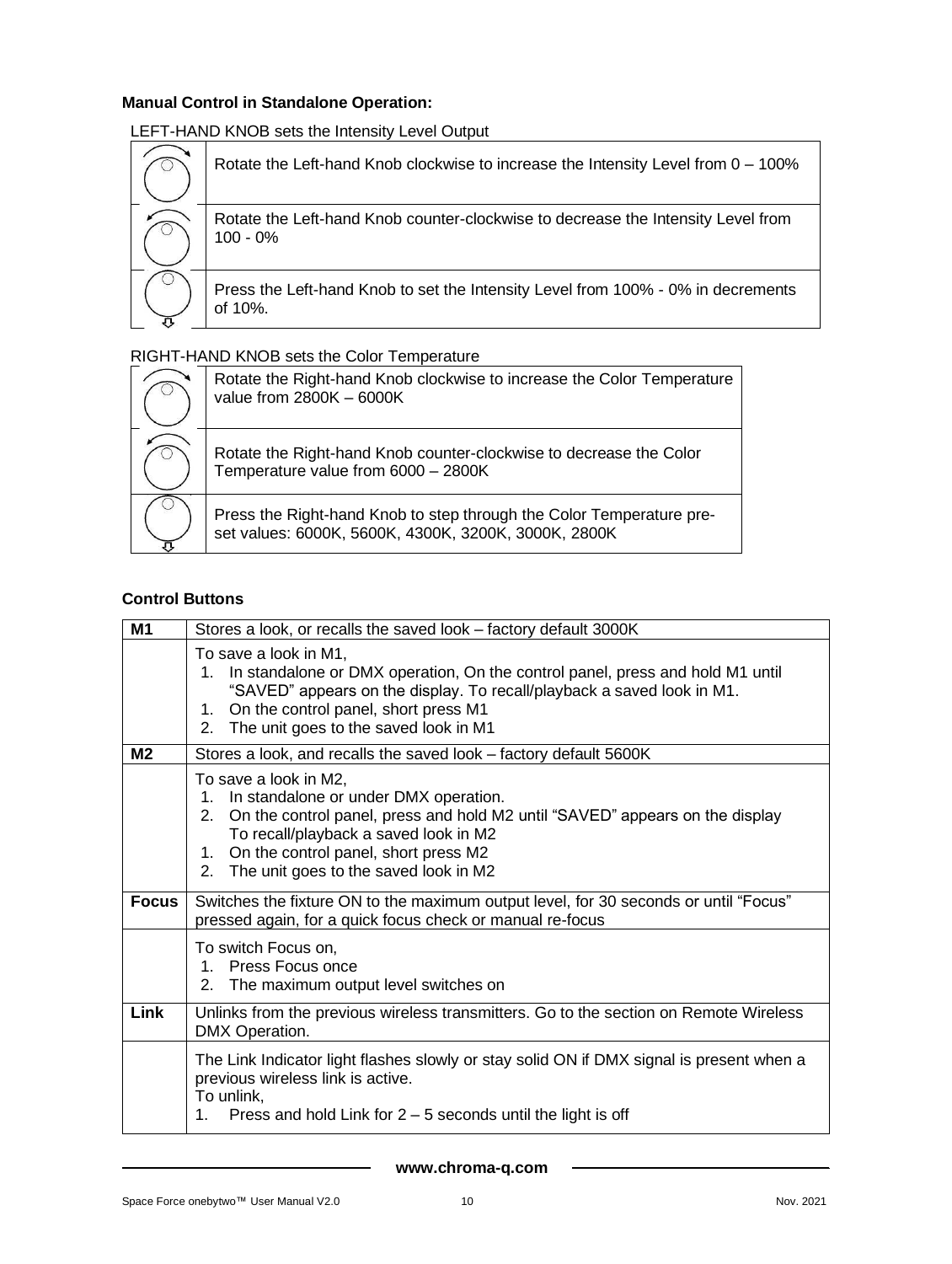| Addr | Sets the DMX start address (see section on Remote DMX Operation).                                      |  |  |
|------|--------------------------------------------------------------------------------------------------------|--|--|
|      | Wakes up the control panel, when power is not connected.                                               |  |  |
|      | To wake up the unit when the power is not connected, press and hold the Addr button<br>for 10 seconds. |  |  |
|      |                                                                                                        |  |  |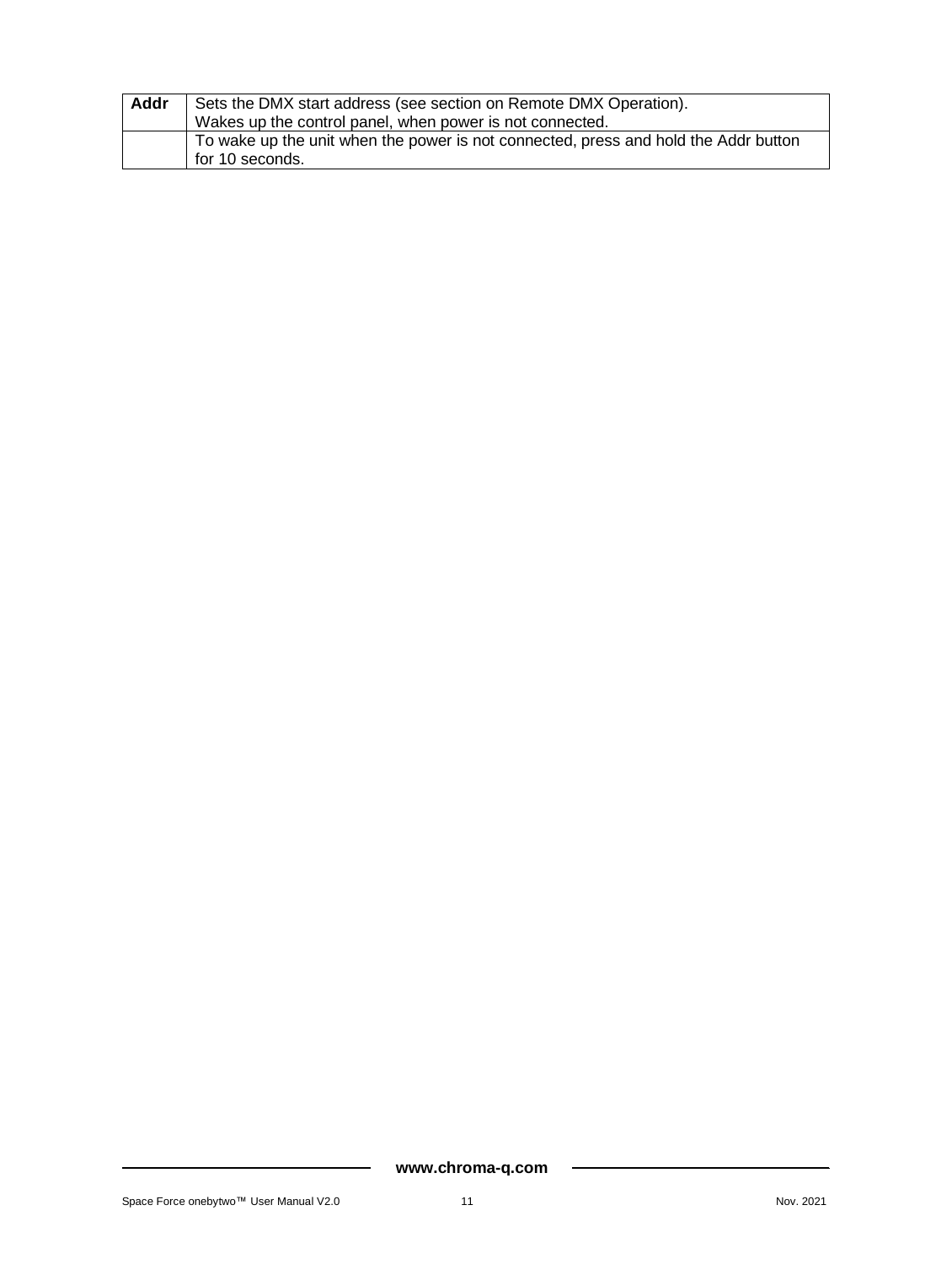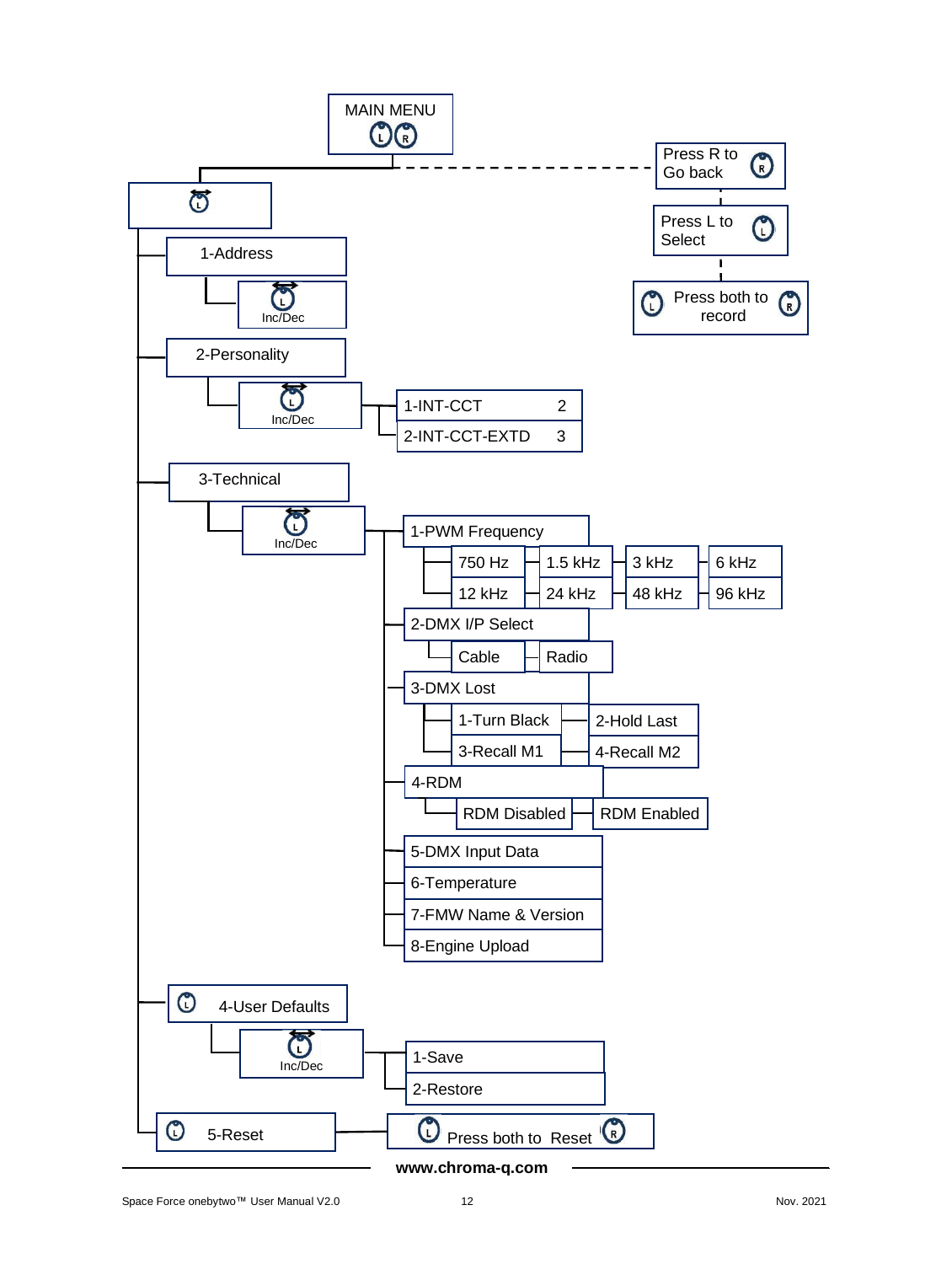#### **Main Menu**

| <b>FUNCTION</b>                                          | <b>ACTION</b>                                                                                        |
|----------------------------------------------------------|------------------------------------------------------------------------------------------------------|
| To access the Main Menu in the LCD Display               | Press both LEFT-HAND and RIGHT-HAND<br>KNOBS at the same time                                        |
| To enter/select the currently displayed menu             | Press the LEFT-HAND KNOB once                                                                        |
| To scroll through the menu items                         | Rotate the LEFT-HAND KNOB<br>clockwise/counter-clockwise                                             |
| To exit back to the previous menu or the main<br>display | Press the RIGHT-HAND KNOB once                                                                       |
| To save the selected menu item                           | Press and hold the LEFT-HAND and RIGHT-<br>HAND KNOBS for 2 seconds and the display<br>shows "SAVED" |

- $\Rightarrow$  1-Address
	- Sets the DMX start address
- $\Rightarrow$  2-Personality
	- Personality selection, save and restore user defaults to the main menu. Two personalities are implemented
		- a. INT-CCT:
			- i. Footprint: Two channels (Address, Address+1).
			- ii. First channel: Light intensity; Second channel: Light temperature
		- b. INT-CCT-EXTD:
			- i. Footprint: Three channels (address, address+1, Address+2).
			- ii. First two channels are similar to (a.); the third channel is the Control (CTRL) channel. Commands (through DMX) that are placed on this channel for over 5 seconds get executed. The command list will follow in the "New Control via DMX" section.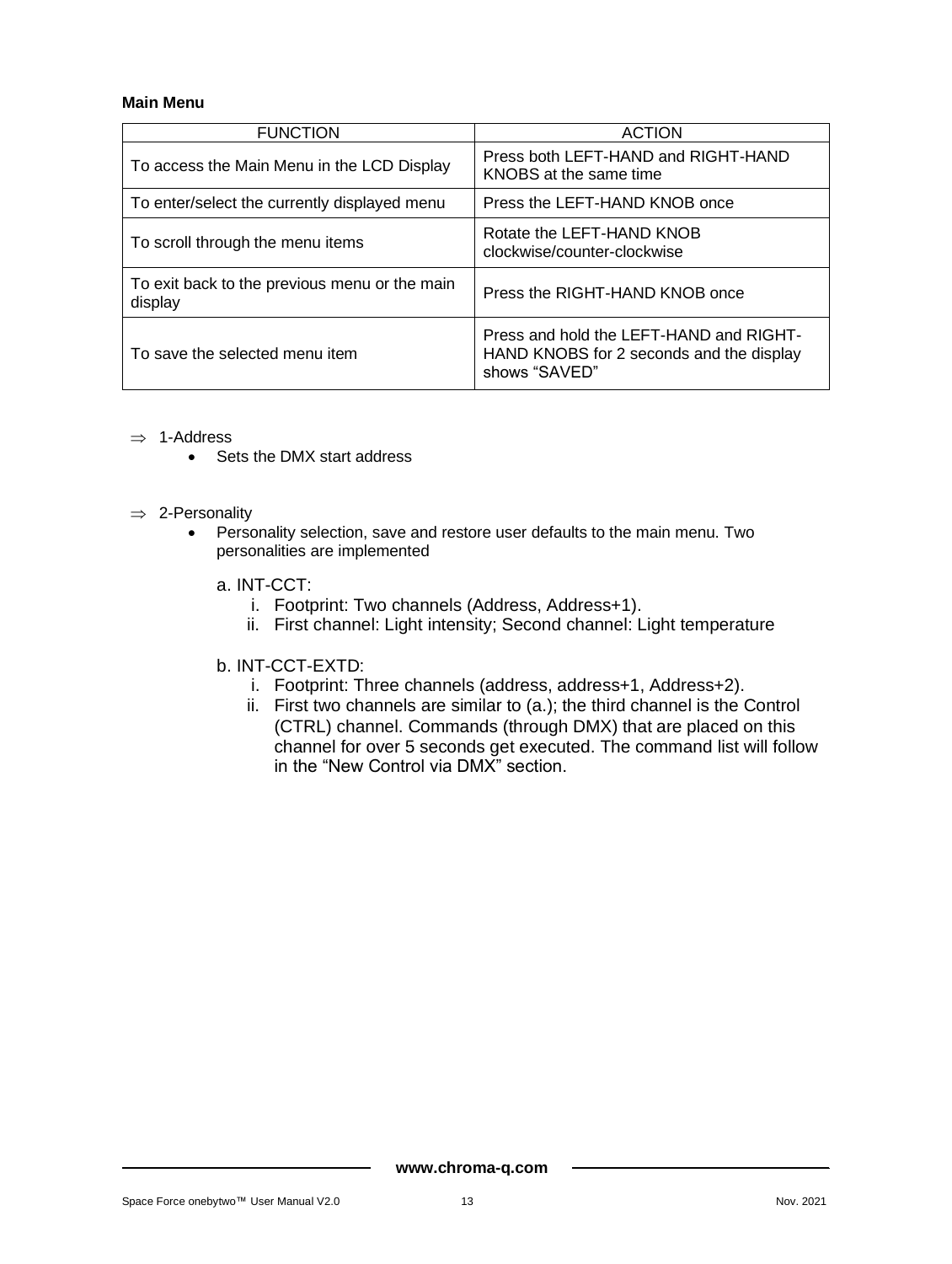#### $\Rightarrow$  3-Technical

| $1 - PWM$<br>Frequency    | The fixture can be set to various PWM frequencies to avoid<br>flickering on camera:                                      |     |     |                            |     |                                           |     |
|---------------------------|--------------------------------------------------------------------------------------------------------------------------|-----|-----|----------------------------|-----|-------------------------------------------|-----|
|                           | 750<br>1.5                                                                                                               | 3   | 6   | 12                         | 24  | 48                                        | 96  |
|                           | Hz<br>kHz                                                                                                                | kHz | kHz | kHz                        | kHz | kHz                                       | kHz |
|                           | Note:                                                                                                                    |     |     |                            |     |                                           |     |
|                           | Dimming will be smoother at lower PWM frequencies.                                                                       |     |     |                            |     |                                           |     |
| $2 - DMX I/P$             | Enables the input connection:                                                                                            |     |     |                            |     |                                           |     |
| Select                    | <b>INPUT CABLE</b>                                                                                                       |     |     | DMX from console via cable |     |                                           |     |
|                           | <b>INPUT RF</b>                                                                                                          |     |     |                            |     | Wireless DMX from an external transmitter |     |
| 3 - DMX Lost              | If the DMX control signal from an external source is not detected,<br>various standalone output options can be selected: |     |     |                            |     |                                           |     |
|                           | $1 - OFF$                                                                                                                |     |     | Fixture has no output      |     |                                           |     |
|                           | 2 - Hold Last<br>$3 - M1$                                                                                                |     |     |                            |     | Fixture holds the last valid DMX state    |     |
|                           | Fixture snaps to the saved look in M1<br>$4 - M2$<br>Fixture snaps to the saved look in M2                               |     |     |                            |     |                                           |     |
|                           |                                                                                                                          |     |     |                            |     |                                           |     |
| 4-RDM                     | RDM protocol can be enabled or disabled                                                                                  |     |     |                            |     |                                           |     |
|                           | <b>RDM Disabled</b><br>RDM is disabled<br>RDM is enabled                                                                 |     |     |                            |     |                                           |     |
|                           | <b>RDM Enabled</b>                                                                                                       |     |     |                            |     |                                           |     |
| 5 - DMX Input<br>Data     | DMX I/P channel values are displayed in decimal                                                                          |     |     |                            |     |                                           |     |
| 6 - Temperature           | Internal temperature is displayed                                                                                        |     |     |                            |     |                                           |     |
| 7 – FMW Name<br>& Version | Firmware Name and Version are displayed                                                                                  |     |     |                            |     |                                           |     |
| 8 - Engine                | Set this mode to enable the upload of LED engine software updates                                                        |     |     |                            |     |                                           |     |
| upload                    | Connect the fixture to the Uploader II<br>$\bullet$                                                                      |     |     |                            |     |                                           |     |
|                           | Enable Engine LOAD from the Technical menu<br>$\bullet$                                                                  |     |     |                            |     |                                           |     |
|                           | Initiate the upload from the Uploader II                                                                                 |     |     |                            |     |                                           |     |
|                           | (Refer to the Uploader II Quick Start Guide for details                                                                  |     |     |                            |     |                                           |     |
|                           | http://www.chroma-q.com/support/downloads.asp)                                                                           |     |     |                            |     |                                           |     |

 $\Rightarrow$  4-User Defaults

• Provides two choices, Save and Restore. Save will store all the current set ups, including Address and Personality, into a user dedicated area on flash. Restore will bring that set up back.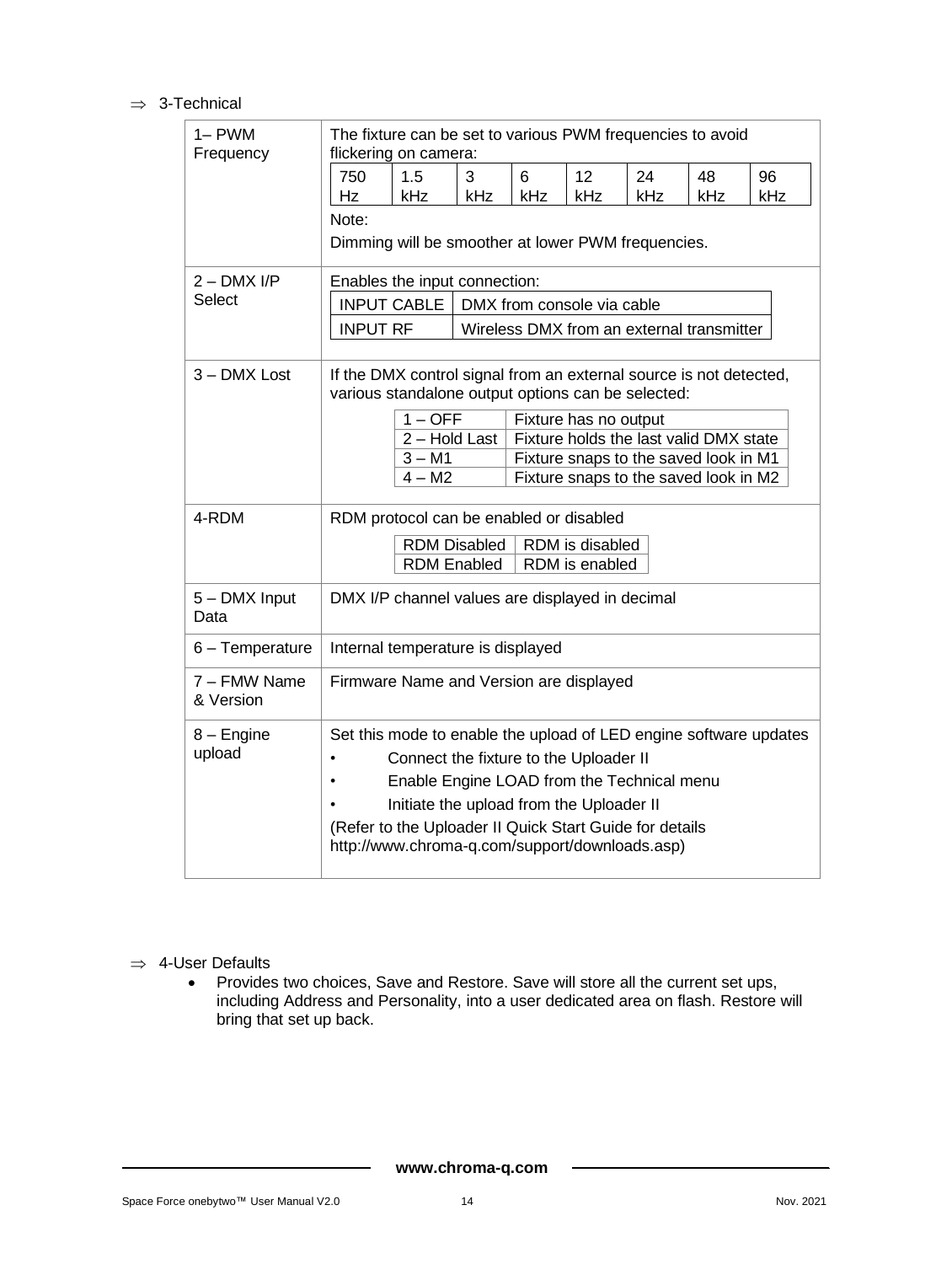$\Rightarrow$  5-Reset Setting

• Resets all the control settings to the factory default

| DMX Address          | 1                |
|----------------------|------------------|
| No DMX Present       | <b>Hold Last</b> |
| <b>PWM Frequency</b> | 3000 Hz          |
| DMX Input            | Cable            |

#### **DMX Operation:**

To set the DMX Start Address from the control button,

- 1. On the Control Panel, press the **Addr** button once, "Adr" on the top left of the display flashes
- 2. Use either the Left-hand and Right-hand Knobs to set the DMX start address,

LEFT-HAND KNOB:

- Rotate the Left-hand Knob clockwise to increase the value from 1 to 512 in increments of 1
- Rotate the Left-hand Knob counter-clockwise to decrease the value in increments of 1

RIGHT-HAND KNOB:

- Rotate the Right-hand Knob clockwise to increase the value from 1 to 512 in increments of 10
- Rotate the Right-hand Knob counter-clockwise to decrease the value in increments of 10
- 3. Press and hold the **Addr** button for 2 seconds to save the new DMX setting, "Done" and "SAVED" appears on the display.

To set the DMX Start Address from the Main Menu, see the following section Main Menu.

DMX Footprint: 2 channels

- 1<sup>st</sup> DMX Channel controls the Intensity Level adjustment
- 2<sup>nd</sup> DMX Channel controls the Color Temperature adjustment Here are the DMX Values for the Color Temperature:

| <b>Color Temperature</b> | <b>DMX Values</b> |
|--------------------------|-------------------|
| (K)                      |                   |
| 2800                     |                   |
| 3000                     | 16                |
| 3200                     | 32                |
| 4300                     | 120               |
| 5600                     | 224               |
| 6000                     | 255               |

• When setting Personality to" INT-CCT-EXTD", a third DMX channel will be established to carry commands rather than light data from the console to the fixture.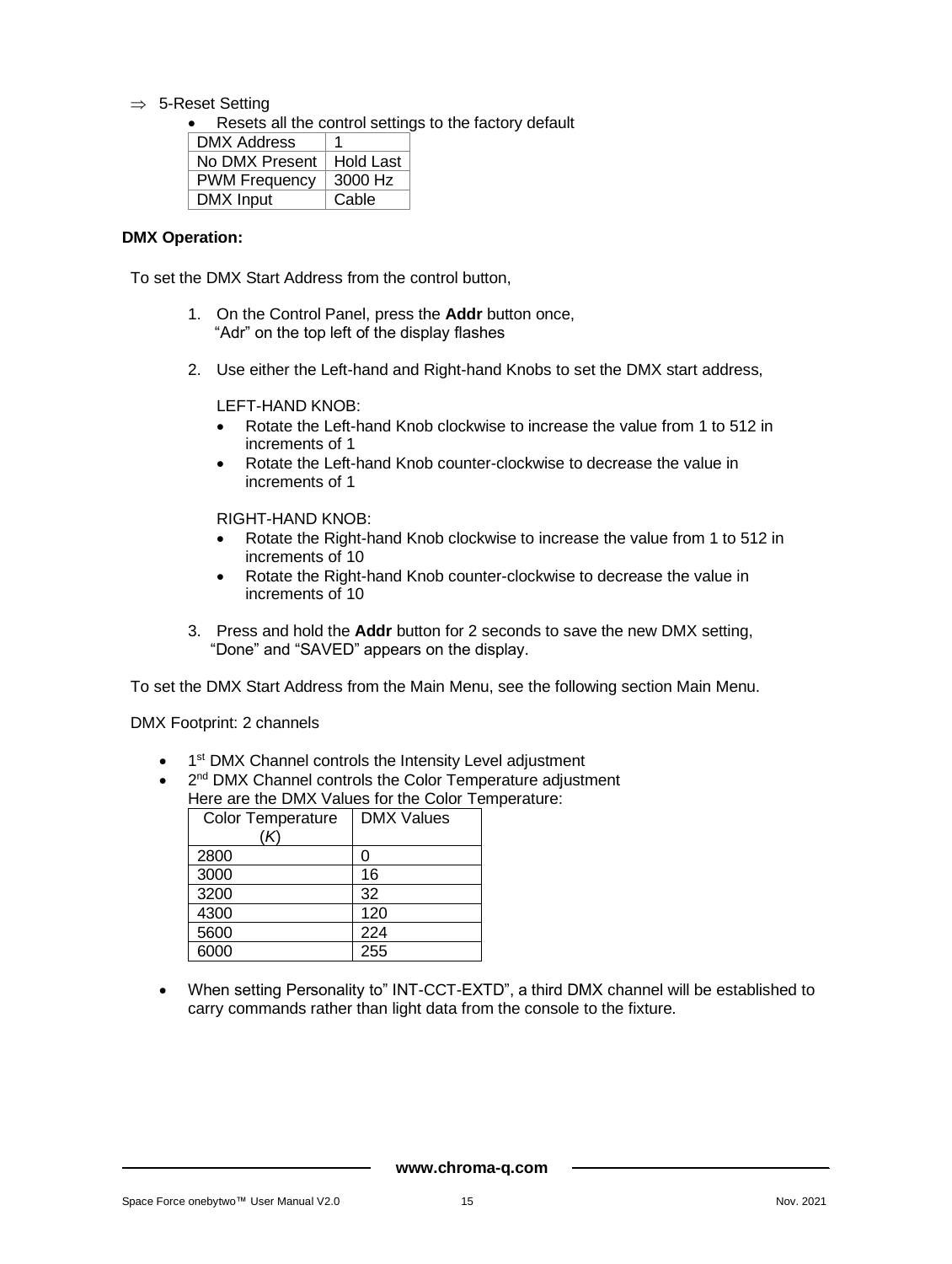#### **Remote Wireless DMX:**

To activate a wireless link,

- 1. Unlink the fixture see instructions on page 9
- 2. Enable the INPUT RF from the Technical Menu
- 3. From the external transmitter, activate a link
- 4. The Link Indicator flashes fast to indicate the link in progress
- 5. The Link Indicator flashes slowly to indicate the link complete and active
- 6. The Link Indicator becomes solid ON if DMX is received over the wireless link

**Note:** DMX will not be sent through XLR when using Lumen Radio.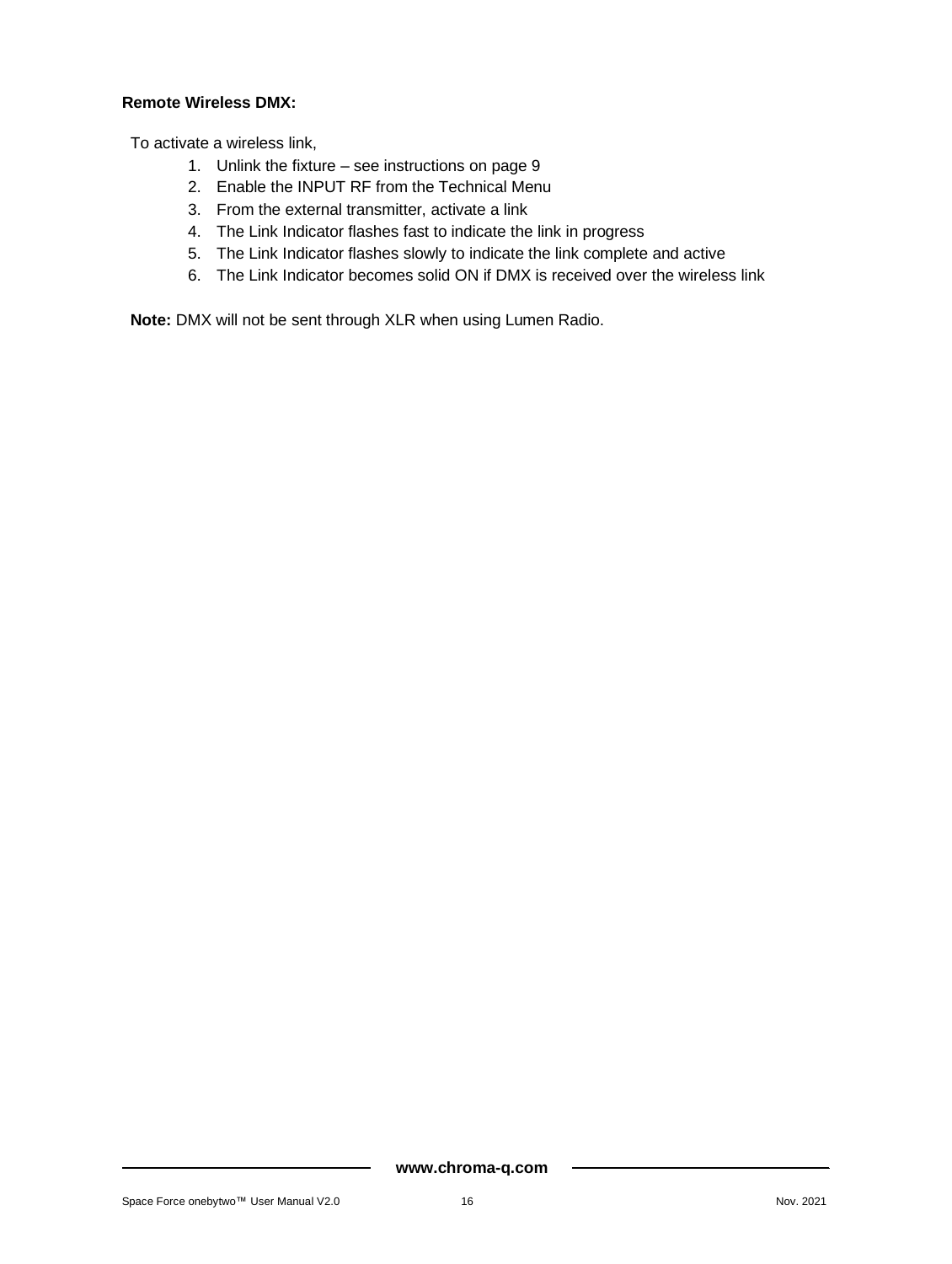#### **RDM Compliant:**

The Space Force onebytwo™ is an ANSI E1.20 - 2010 RDM-Remote Device Management compliant device which allows bi-directional control configuration, status monitoring and management through the wired and wireless DMX connection.

| <b>Parameter</b>          | Implemented | <b>SET</b>              | <b>GET</b>              | Value(s)                               | <b>Description</b>                       |
|---------------------------|-------------|-------------------------|-------------------------|----------------------------------------|------------------------------------------|
| <b>MANUFACTURER LABEL</b> |             |                         | X                       | 0x5370                                 | Chroma-Q <sup>®</sup>                    |
| DEVICE MODEL DESCRIPTION  |             |                         | X                       |                                        | SPACEFORCE_1                             |
| DEVICE INFO               | Yes         | No                      | $\overline{\mathsf{x}}$ |                                        | Sends the Device info                    |
| DMX_PERSONALITY           | Yes         | X                       | $\overline{\mathsf{x}}$ |                                        |                                          |
| DMX_START_ADDRESS         | Yes         | $\overline{\mathsf{x}}$ | $\overline{\mathsf{x}}$ | $1 - 511$                              | <b>DMX Start Address (</b>               |
| <b>IDENTIFY_DEVICE</b>    | Yes         | X                       | <b>No</b>               | 1/0                                    | Flashes ON/OFF for<br>30S/Reset flashing |
| DEVICE LABEL              | Yes         | X                       | X                       | Up to 32<br>Alphanumeric<br>Characters |                                          |
| <b>RESET DEVICE</b>       | Yes         | X                       | No                      |                                        | <b>Factory Defaults</b>                  |
| SENSOR_DEFINTION          | Yes         | <b>No</b>               | $\overline{\mathsf{x}}$ |                                        | <b>Engine Temperature</b>                |
| SENSOR_VALUE              | Yes         | <b>No</b>               | X                       |                                        | Temperature in °C                        |
| SOFTWARE_VERSION_LABEL    | Yes         | <b>No</b>               | X                       |                                        | PL1.65                                   |
| STORE_MX                  | Yes         | X                       | $\overline{\mathsf{x}}$ | 1                                      | M1 (similar to LOOK 1)                   |
|                           |             |                         |                         | $\overline{c}$                         | M2 (similar to LOOK 2)                   |
| RECALL_MX                 | Yes         | X                       | X                       | 1                                      | M1 (similar to LOOK 1)                   |
|                           |             |                         |                         | $\mathfrak{p}$                         | M2 (similar to LOOK 2)                   |
| <b>UNLINK</b>             | Yes         | X                       |                         |                                        |                                          |
| <b>SET PWM FREQUENCY</b>  | Yes         | X                       | No                      | 750, 1500,<br>96000                    |                                          |
| <b>GET PWM FREQUENCY</b>  | <b>YES</b>  | <b>No</b>               | X                       | Byte string                            |                                          |
| DEVICE_HOURS              | Yes         |                         | X                       |                                        | Total device operation<br>hours          |
| DEVICE_POWER_CYCLES       | Yes         |                         | X                       |                                        | Total number of device<br>power cycles   |

#### **New Control via DMX**

When setting Personality to" INT-CCT-EXTD", a third DMX channel will be established to carry commands rather than light data from the console to the fixture. A command is a binary number that must be asserted on the third channel for at least 5 seconds to have it executed.

The changes made through DMX are not store in the fixture, this means that after a reboot the settings will revert back to values originally set in the fixture's menu.

However, it is possible to save these settings as new user default using the Save User Default DMX command (244-245).

See Control Channel Commands table.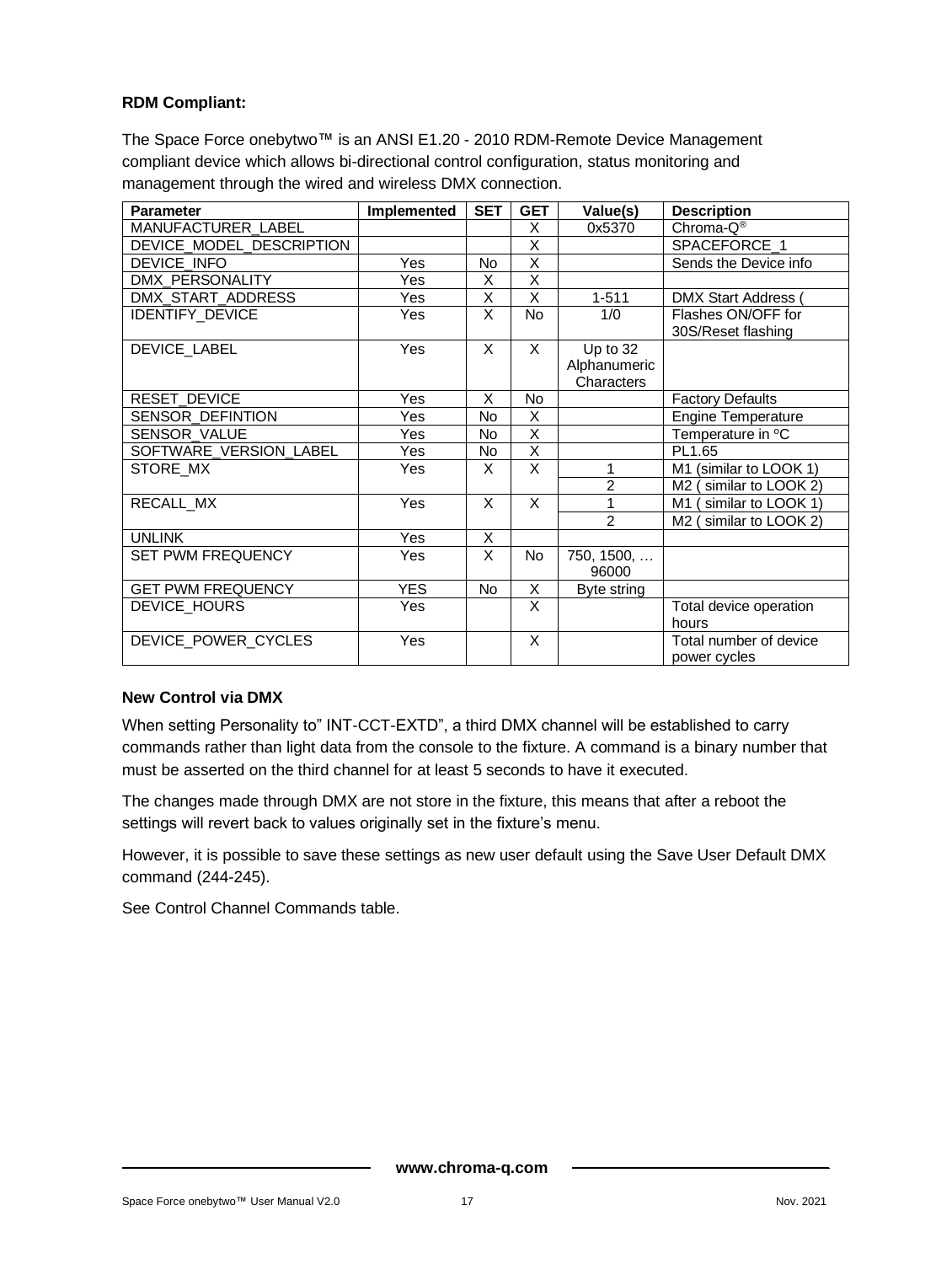#### **RDM Functions**

#### **A. Chroma-Q ® Specific Functions**

#### **1. STORE MEMORY Mx**

Description: Stores current light intensity and temperature to either memory (M1) or (M2) on flash.

Function: SET

Argument: one binary byte of value: 1 for M1, or 2 for M2

#### **2. RECALL MEMORY Mx**

Description: Restores light intensity and temperature previously stored in memory M1, or M2.

Function: SET

Argument: one binary byte of value: 1 for M1, or 2 for M2

#### **3. UNLINK SPACEFORCE**

Description: Unlinks TiMO RF module from the currently linked transmitter. This function can be sent in BORADCAT RDM mode causing all discovered Space Force onebytwo™ fixtures to unlink, or to one fixture to unlink individual fixtures. Function: SET

Argument: The string: UNLINK SPACEFORCE

#### **4. SET PWM Freq (750,1500...96000)**

Description: Sets PWM frequency.

Function: SET

Argument: String representing one of the eight set frequencies: 750, 1500, 3000, 6000, 12000, 24000, 48000, 96000.

#### **5. GET PWM Frequency**

Description: Reports current PWM frequency setting. Some of the RDM control PC applications report back a string with hex values. In this case, the reader should convert them to their numeric equivalents:  $30=0'$ ,  $31=1'$ ,  $32=2'$ ,...,  $39=9'$ , and  $20=1'$ . For example, "37 35 30 20 20" translates to: "750". Function: GET Argument: None

#### **B. Standard RDM functions that require pass-in values**

Although Standard RDM functions are well defined in the protocol, still some have been implemented with specific input and/or output parameters, as permitted. Following are these functions with specific parameters:

#### **1. Identify Device**

Description: Sets selected device to a blinking state for visual identification. Function: SET Argument: '1': Sets blink up to 30 seconds; '0': Stops blinking immediately. Any other argument will result in Not Acknowledged.

#### **2. Device Label**

Description: Sets and gets device label(string). Function: SET, GET Argument: None for GET. For SET, any alpha-numeric label up to 32 characters.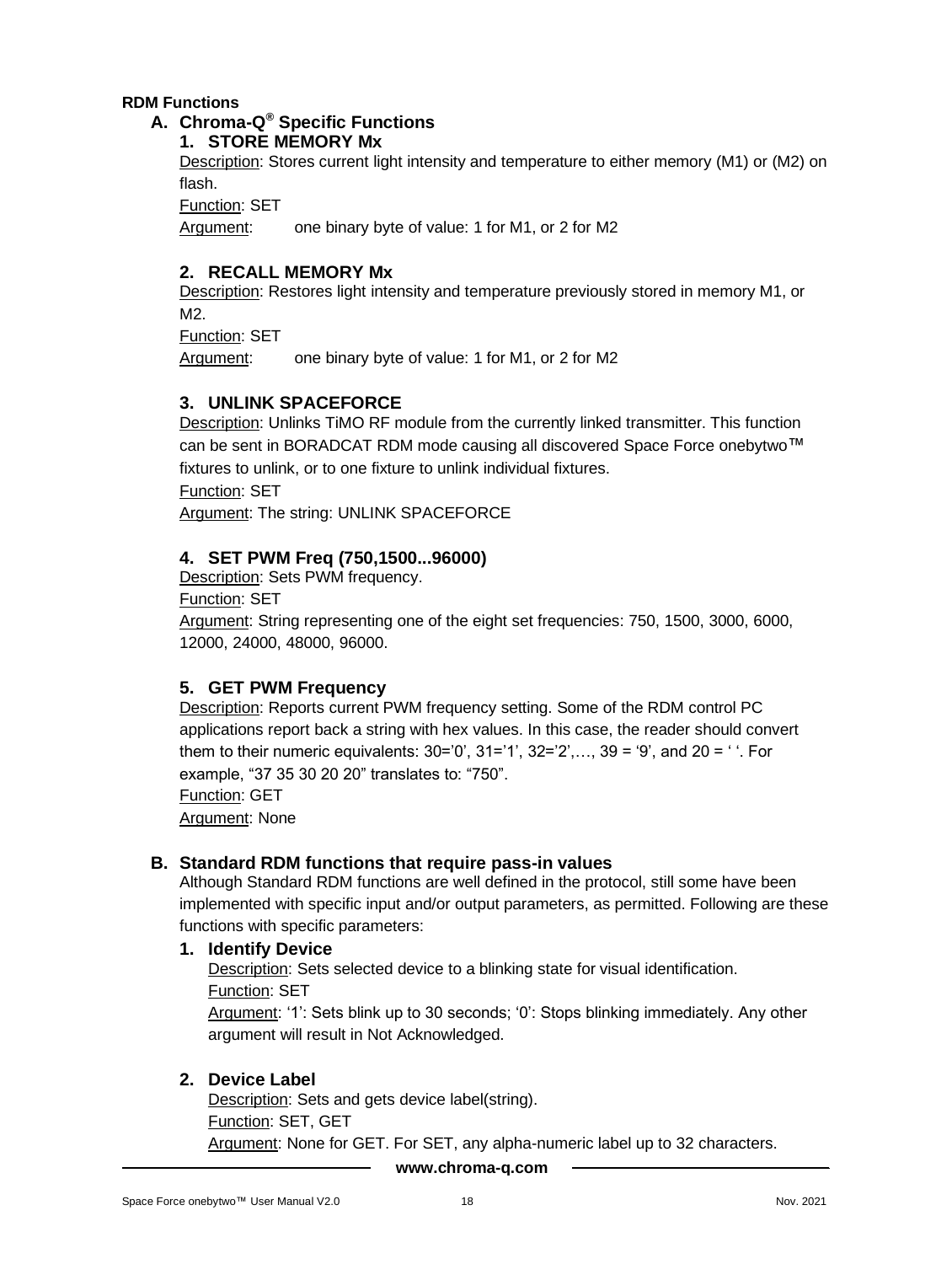#### **DMX Personality**

#### **Personality Mode 1 - INT-CCT**

| <b>DMX Slot</b>             | Value     | <b>Function</b>                         | Fade<br><b>Status</b> | <b>Default</b><br>Value |
|-----------------------------|-----------|-----------------------------------------|-----------------------|-------------------------|
|                             |           | <b>Intensity</b>                        |                       |                         |
| <b>ADDRESS</b><br>$0 - 255$ |           | Minimum $\rightarrow$ Maximum Intensity | Fade                  |                         |
|                             |           | <b>Light Color Temperature</b>          |                       |                         |
| ADDRESS +1                  | $0 - 255$ | Warm $\rightarrow$ Cold                 | Fade                  | 128                     |

### **Personality Mode 2 - INT-CCT-EXTD**

| <b>DMX Slot</b>                | Value     | <b>Function</b>                         | Fade<br><b>Status</b> | <b>Default</b><br>Value |
|--------------------------------|-----------|-----------------------------------------|-----------------------|-------------------------|
| <b>ADDRESS</b>                 |           | <b>Intensity</b>                        |                       |                         |
| $0 - 255$                      |           | Minimum $\rightarrow$ Maximum Intensity | Fade                  | 0                       |
| <b>Light Color Temperature</b> |           |                                         |                       |                         |
| ADDRESS +1                     | $0 - 255$ | Warm $\rightarrow$ Cold                 | Fade                  | 128                     |
| ADDRESS +2                     |           | <b>Extended Controls</b>                |                       |                         |
|                                | $0 - 255$ | * See Control channel table for details | Snap                  | 0                       |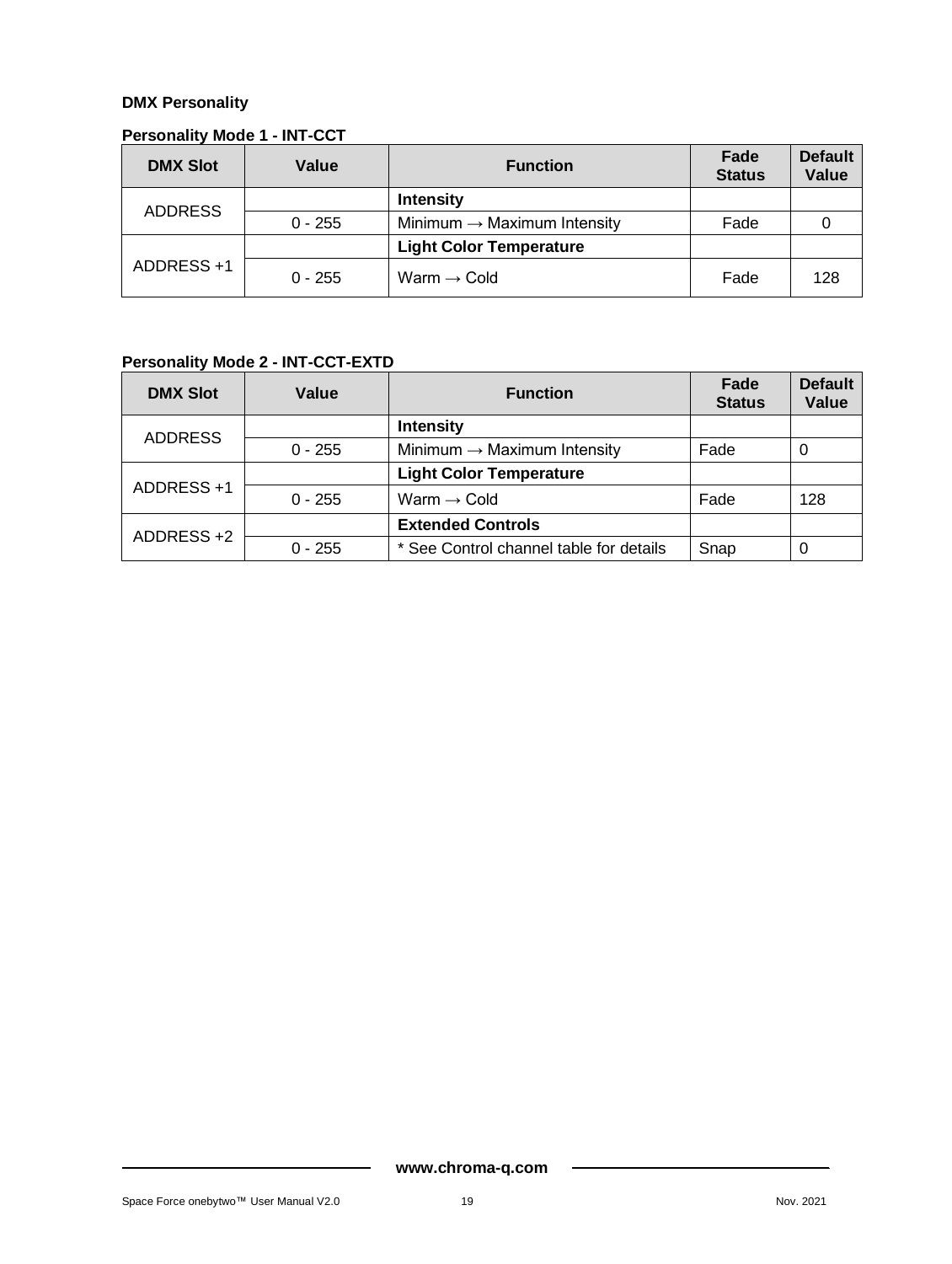#### **Control Channel Table**

| <b>Function name</b>                                           | <b>Default</b> | <b>From</b> | To             | <b>Description</b>                                                                                             |
|----------------------------------------------------------------|----------------|-------------|----------------|----------------------------------------------------------------------------------------------------------------|
| Values must be held for 5 sec before its function is activated |                |             |                |                                                                                                                |
| <b>Control channel</b>                                         |                |             |                |                                                                                                                |
| No Function                                                    |                | 0           | $\overline{2}$ |                                                                                                                |
| Reserved                                                       |                | 3           | 10             | Reserved for future feature                                                                                    |
| Fade OFF                                                       |                | 11          | 12             | Switches light engine fade off.<br>Useful for pulse operation.                                                 |
| Fade ON                                                        | X              | 13          | 14             | Restores light engine fading.                                                                                  |
| Reserved                                                       |                | 15          | 70             | Reserved for future feature                                                                                    |
| <b>PWM 750</b>                                                 |                | 71          | 72             | Set PWM Frequency to 750                                                                                       |
| <b>PWM 1500</b>                                                |                | 73          | 74             | Set PWM Frequency to 1500                                                                                      |
| <b>PWM 3000</b>                                                | Х              | 75          | 76             | Set PWM Frequency to 3000                                                                                      |
| <b>PWM 6000</b>                                                |                | 77          | 78             | Set PWM Frequency to 6000                                                                                      |
| PWM 12000                                                      |                | 79          | 80             | Set PWM Frequency to 12000                                                                                     |
| PWM 24000                                                      |                | 81          | 82             | Set PWM Frequency to 24000                                                                                     |
| <b>PWM 48000</b>                                               |                | 83          | 84             | Set PWM Frequency to 48000                                                                                     |
| PWM 96000                                                      |                | 85          | 86             | Set PWM Frequency to 96000                                                                                     |
| Reserved                                                       |                | 87          | 140            | Reserved for future feature                                                                                    |
| Enable RDM                                                     | X              | 141         | 142            | Enable RDM function                                                                                            |
| Disable RDM                                                    |                | 143         | 144            | Disable RDM function                                                                                           |
| Reserved                                                       |                | 145         | 150            | Reserved for future feature                                                                                    |
| DMX Lost fixture stay to the last state                        | X              | 151         | 152            | When fixture looses DMX it will<br>keep its last state                                                         |
| DMX Lost Fixture goes black                                    |                | 153         | 154            | When fixture looses DMX it will<br>go black                                                                    |
| Reserved                                                       |                | 155         | 156            | Reserved for future functions                                                                                  |
| DMX Lost fixture to selected look                              |                | 157         | 158            | When fixture looses DMX it will<br>Use the same look as stored in<br>M1                                        |
| Reserved                                                       |                | 159         | 243            | Reserved for future feature                                                                                    |
| Save as User Defaults                                          |                | 244         | 245            | Take the current settings and<br>save them in flash in "USER<br>DEFAULTS" (except DMX<br>address and DMX mode) |
| <b>Restore User Defaults</b>                                   |                | 246         | 247            | <b>Restore "USER DEFAULTS"</b><br>from flash (except DMX address<br>and DMX mode)                              |
| <b>Restore Defaults Settings</b>                               |                | 248         | 249            | Restore setting to factory<br>default (except DMX address<br>and DMX mode)                                     |
| No Function                                                    |                | 250         | 255            |                                                                                                                |

 $\blacksquare$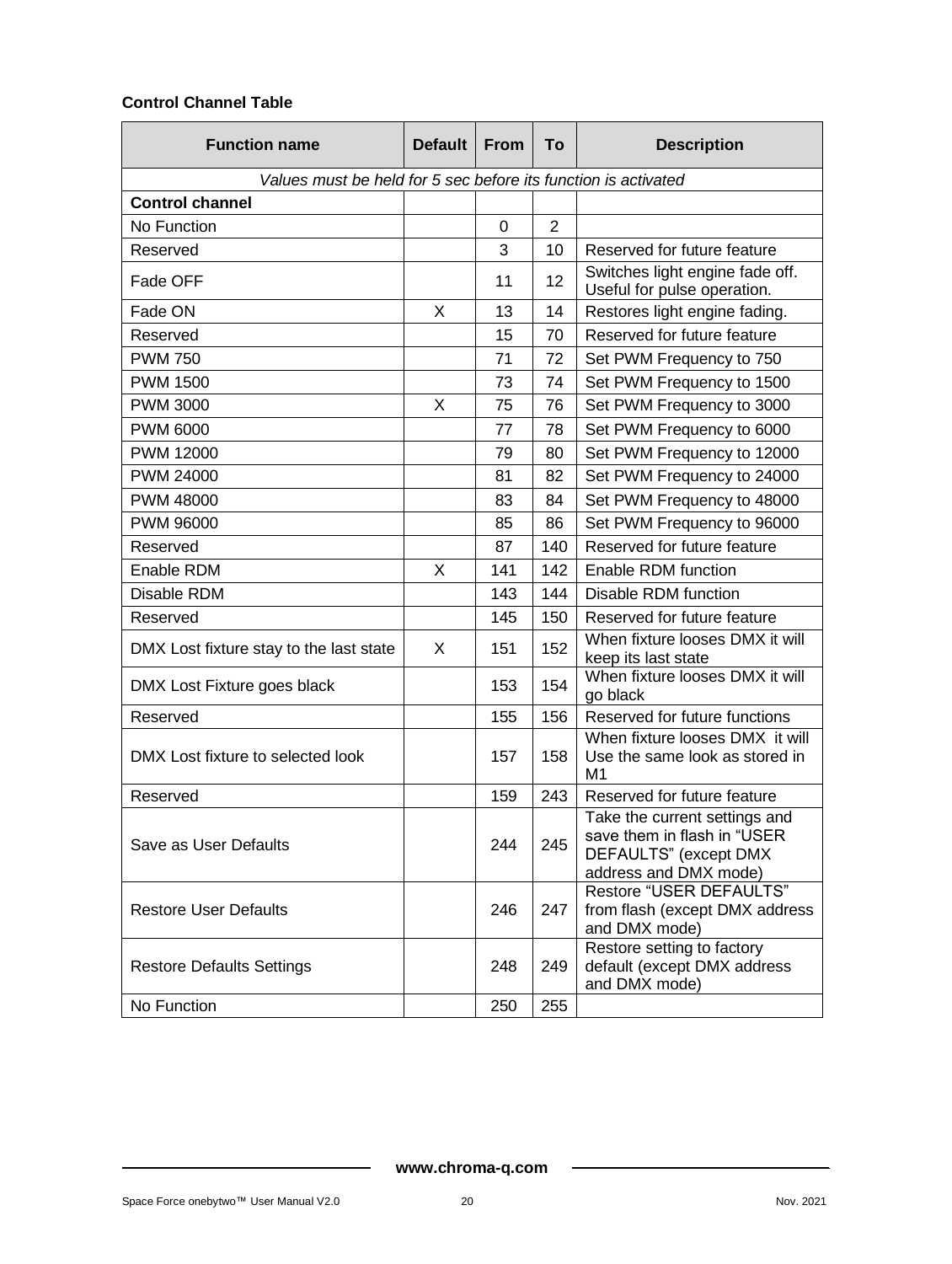#### **Updated Features of Control Firmware:**

#### **Fixes from V1.70 to V1.9**

- a. Reset: DMX input settings are not changed on Reset.
- b. Accessing Menu, by pressing both dials, has been adjusted to become easy.
- c. Adjust address pushbutton timing to work properly.
- d. Eliminated LCD back light flicker.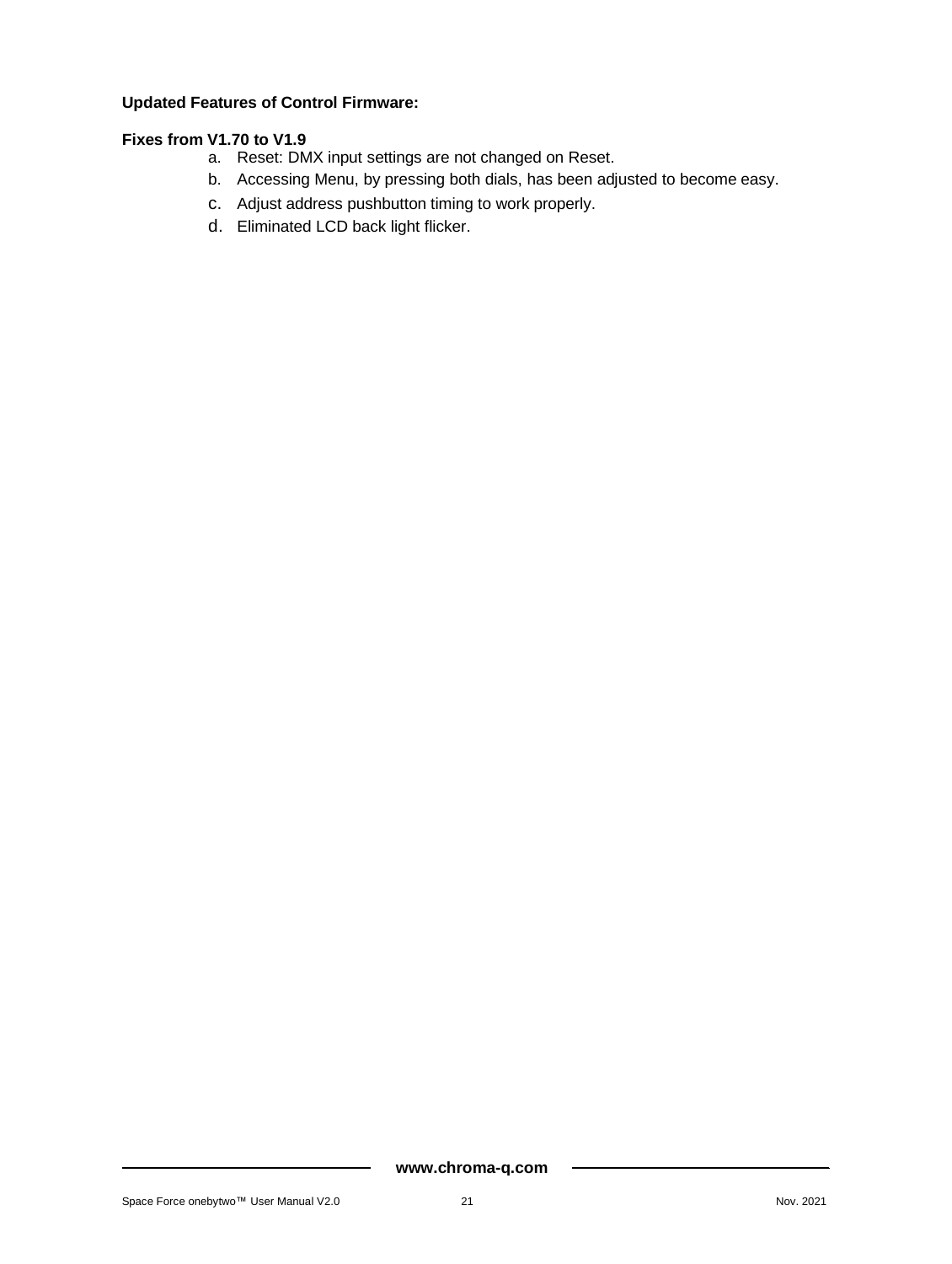### <span id="page-22-0"></span>**2.5 Thermal Performance**

The internal cooling system of the fixture is by convection. It also features automatic protection that reduces the output when the internal temperature reaches the maximum limit due to extreme ambient conditions. See operating temperature range in the specification below.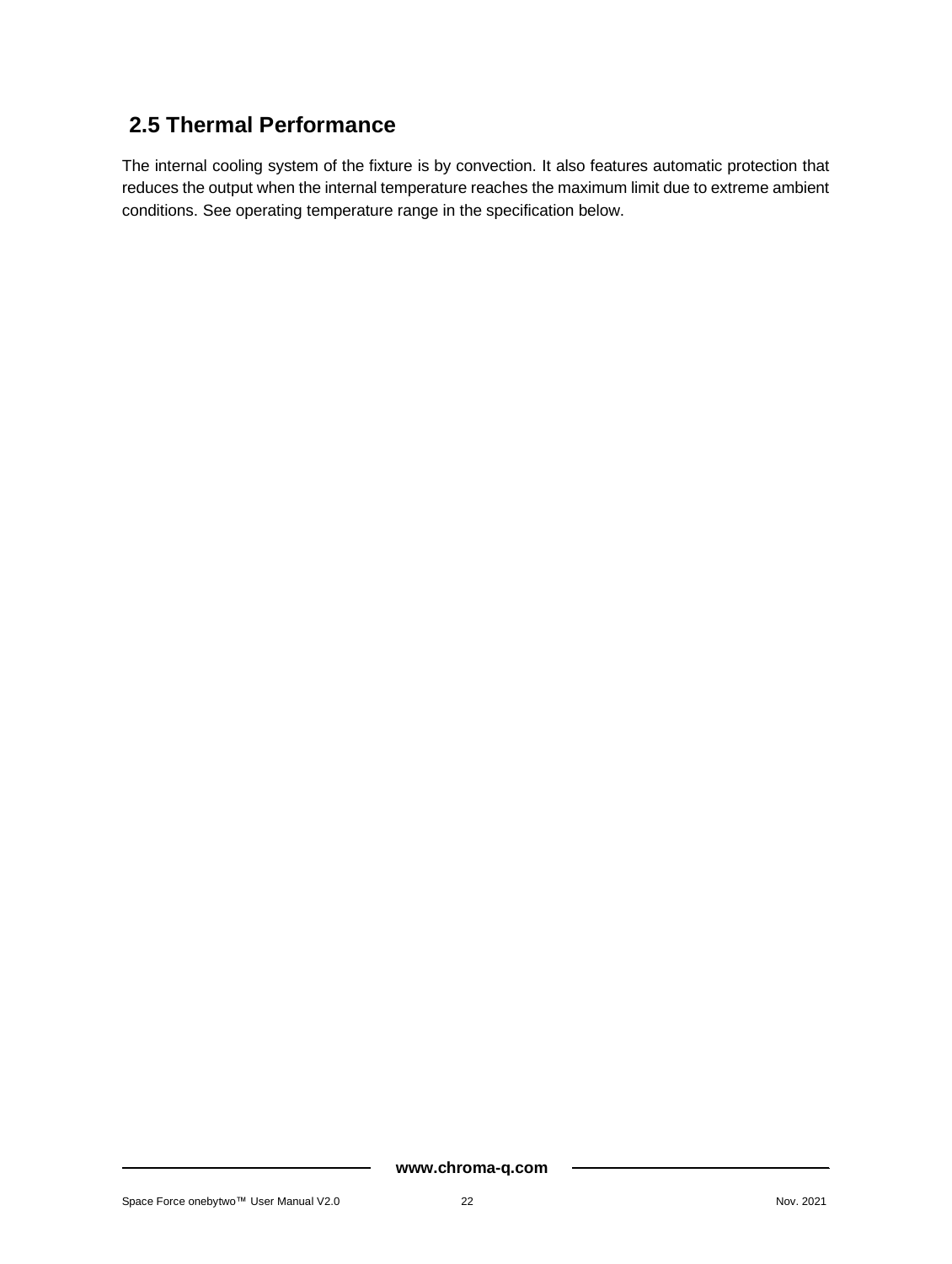# <span id="page-23-0"></span>**3. Troubleshooting**

Troubleshooting is a process of elimination. First, rule out the other field factors (i.e. bad connections, faulty cables and power supplies). For technical support and/or parts, please contact your selling dealer or the offices listed in this manual.

| Symptom                                     | Possible Cause                                                                                                                                                                                                                                                                                     | Solution                                                                                                                                                   |
|---------------------------------------------|----------------------------------------------------------------------------------------------------------------------------------------------------------------------------------------------------------------------------------------------------------------------------------------------------|------------------------------------------------------------------------------------------------------------------------------------------------------------|
| Fixture does not respond to<br>DMX control. | Set to wrong or different DMX<br>٠<br>address.<br>Bad cable connecting DMX<br>control and fixture.<br>Bad in/through connection<br>between adjacent fixtures.<br>If DMX via RF link, the unit is<br>$\bullet$<br>not linked or linked to another<br>transmitter<br>DMX input set incorrectly.<br>٠ | Check DMX address and<br>$\bullet$<br>Mode settings.<br>Check/replace DMX run<br>٠<br>from the console.<br>Unlink unit, then link from<br>٠<br>transmitter |
| Low LED output.                             | Internal temperature is over<br>٠<br>the limit.                                                                                                                                                                                                                                                    | Check unit temperature via<br>$\bullet$<br>RDM or on the LCD display.<br>Check area ventilation.<br>$\bullet$                                              |
| Flickering on camera.                       | Frequency set incorrectly.<br>٠                                                                                                                                                                                                                                                                    | Change PWM frequency.<br>٠                                                                                                                                 |
| Unit does not respond to<br>RDM commands.   | Being controlled via non-RDM<br>٠<br>compliant splitter.                                                                                                                                                                                                                                           | Connect directly to RDM<br>$\bullet$<br>controller/gateway or use<br>RDM enabled splitter.                                                                 |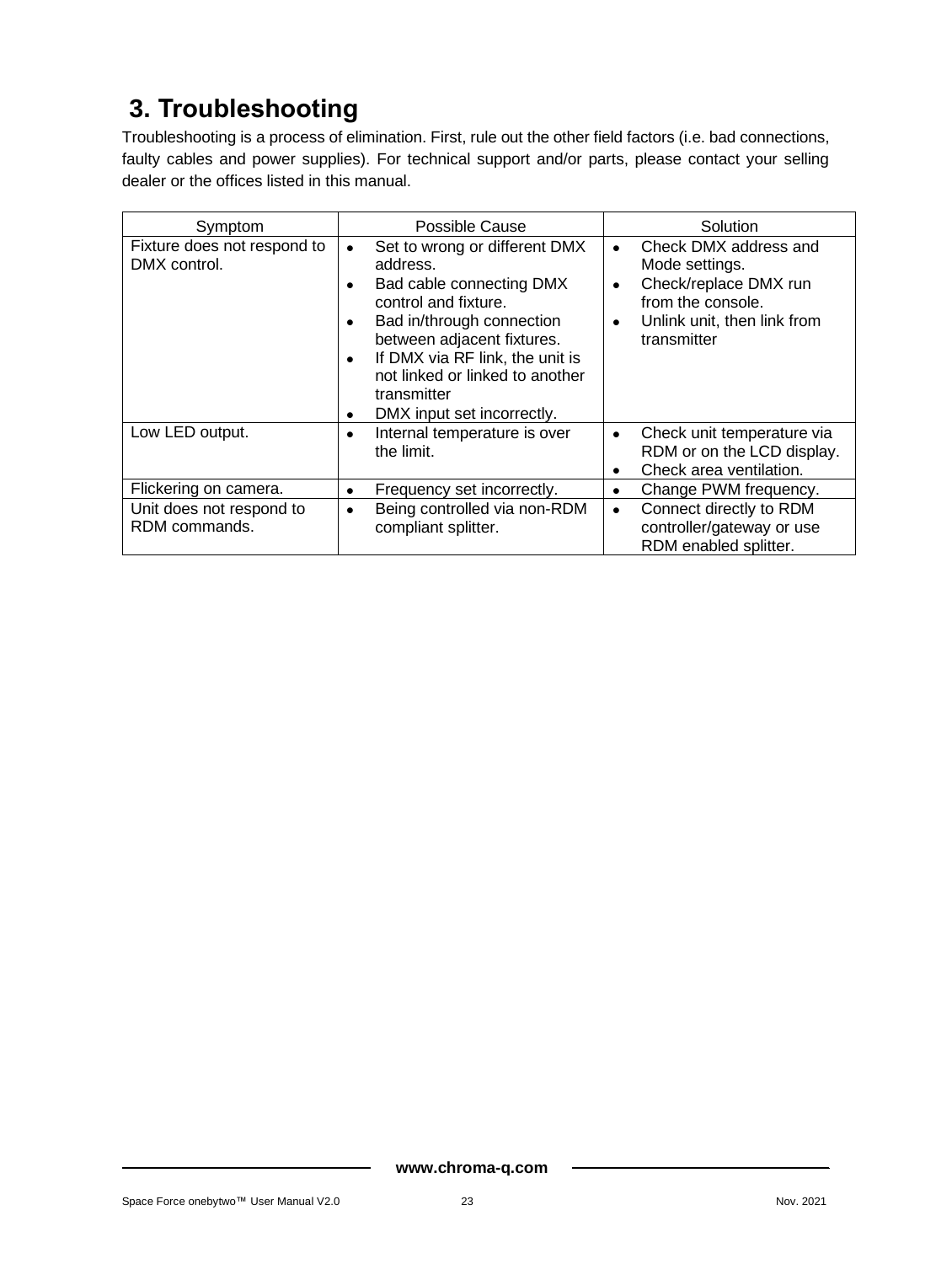# <span id="page-24-0"></span>**4. Specification**

## <span id="page-24-1"></span>**4.1 Technical Specification**

| <b>Product Code</b>                                         | • CQ647-2000 Chroma-Q® Space Force onebytwo™ Variable, with<br>Yoke and Power Cord, Black                                   |  |
|-------------------------------------------------------------|-----------------------------------------------------------------------------------------------------------------------------|--|
|                                                             | • CQ647-2500 Chroma-Q® Space Force onebytwo™ Variable, with<br>Yoke and Power Cord, LumenRadio Installed, Black             |  |
|                                                             | • CQ647-2005 Chroma-Q <sup>®</sup> Space Force onebytwo™ Variable, with<br>Yoke and Power Cord, White                       |  |
|                                                             | • CQ647-2505 Chroma-Q <sup>®</sup> Space Force onebytwo <sup>™</sup> Variable, with                                         |  |
|                                                             | Yoke and Power Cord, LumenRadio Installed, White                                                                            |  |
| Net Dimensions (Without Fixings -<br>Length x Width x Depth | 631mm X 313mm X 208mm / 25" X 12" X 8"                                                                                      |  |
| Net Weight                                                  | 6.5 kg / 14.3 lb (Without Yoke)                                                                                             |  |
|                                                             | 8.5 kg / 19 lb (With Yoke)                                                                                                  |  |
| Shipping Dimensions - Length x<br>Width x Depth             | 737 mm x 406 mm x 280 mm / 29" x 16" x 11"                                                                                  |  |
| Shipping Weight                                             | 10 kg / 22 lb                                                                                                               |  |
| Construction                                                | Powder-coated aluminum                                                                                                      |  |
| Color                                                       | Black / White                                                                                                               |  |
| Approvals                                                   | This device complies with Part 15 of the FCC Rules.                                                                         |  |
|                                                             | Operation is subject to the following two conditions:                                                                       |  |
|                                                             | (1) this device may not cause harmful interference, and                                                                     |  |
|                                                             | (2) this device must accept any interference received, including<br>interference that may cause undesired operation         |  |
|                                                             | <b>Power &amp; Connections</b>                                                                                              |  |
| Power & Connections                                         | SJT powerCon AC in/out                                                                                                      |  |
| Power Supply                                                | Built-in                                                                                                                    |  |
| Power Input Rating                                          | 100-240 VAC, 50-60 Hz, 207 VA                                                                                               |  |
| Power Factor                                                | 0.97                                                                                                                        |  |
| <b>Power Consumption</b>                                    | 201W                                                                                                                        |  |
| Inrush Current                                              | 32A @ 120 VAC, 35A @ 240 VAC                                                                                                |  |
| <b>Idle Power Consumption</b>                               | 9W @ 120VAC, 9W @ 240VAC                                                                                                    |  |
| Earth Leakage                                               | 1.42 mA @ 120VAC                                                                                                            |  |
|                                                             | 1.22 mA @ 240VAC                                                                                                            |  |
| <b>Typical Power &amp; Current</b>                          | Measurements done with all LEDs at max. intensity. Measurements<br>made at nominal voltage. Allow for deviation of +/- 10%. |  |
| Power Connectors In/Out                                     | powerCON TRUE1                                                                                                              |  |
| Data Connectors In/Out                                      | XLR 5-pin                                                                                                                   |  |
| <b>Control Protocol</b>                                     | ANSI E1.20 RDM over ANSI E1.11 USITT DMX 512-A,                                                                             |  |
| <b>Operating Conditions</b>                                 |                                                                                                                             |  |
| <b>Operating Temperature</b>                                | 0°C to 40°C                                                                                                                 |  |
| <b>Operating Humidity</b>                                   | Dry locations only, non-condensing humidity                                                                                 |  |
| IP Rating                                                   | <b>IP20</b>                                                                                                                 |  |
| <b>Cooling System</b>                                       | Convection                                                                                                                  |  |
| Sound Level                                                 | Idle Sound Level 32.37 dB                                                                                                   |  |
| Maximum Sound Level 35.48 dB                                |                                                                                                                             |  |
| <b>Photometric</b>                                          |                                                                                                                             |  |
| Lumen Output (combined)                                     | @ 2800K: 9370lm @ 4700K:13945lm @ 5600K:11969lm                                                                             |  |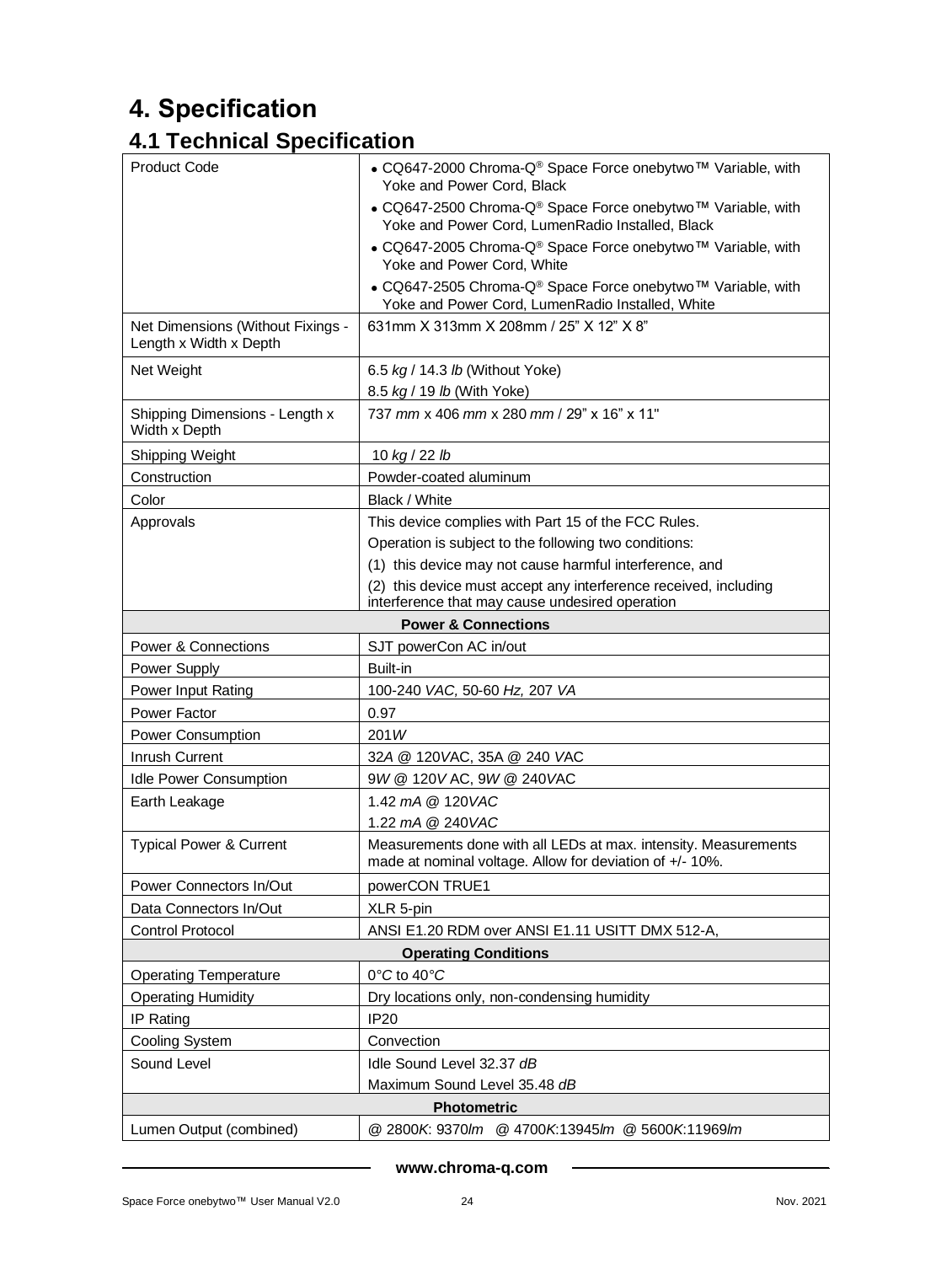| Optics                   | High efficiency diffuser               |
|--------------------------|----------------------------------------|
| Beam Angle               | $74^{\circ}$ . 160 $^{\circ}$          |
| <b>Beam Distribution</b> | <b>Symmetrical Direct Illumination</b> |
| <b>CCT</b>               | Adjustable 2800 – 6000 K (+/-200 K)    |
| <b>CRI</b>               | >90                                    |
| Lamp Life                | L70 at 50,000 hours*                   |

\*Measured under manufacturer's test conditions

\*\* For exact measurements please refer to the line drawings below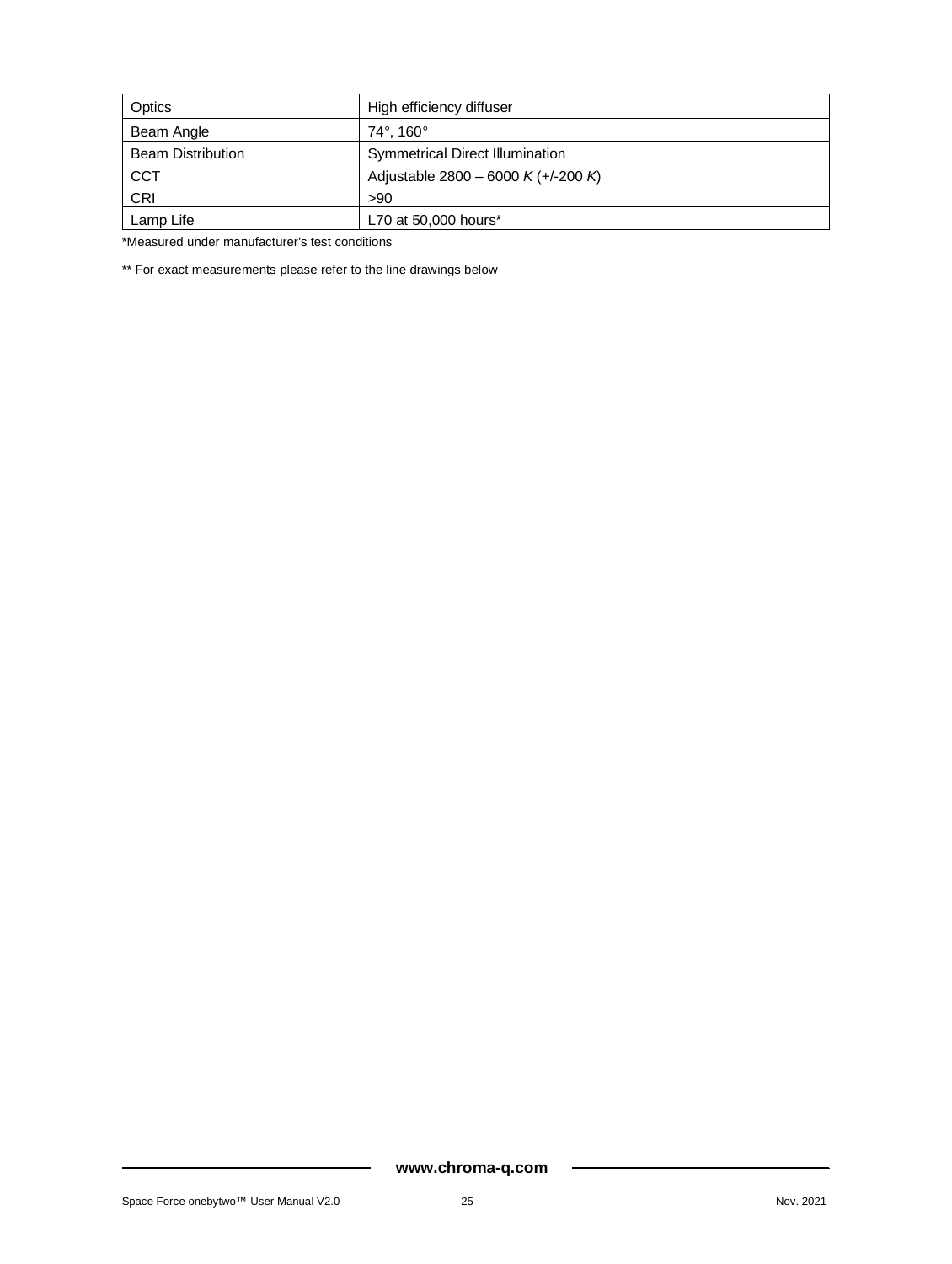# <span id="page-26-0"></span>**4.2 Drawings**



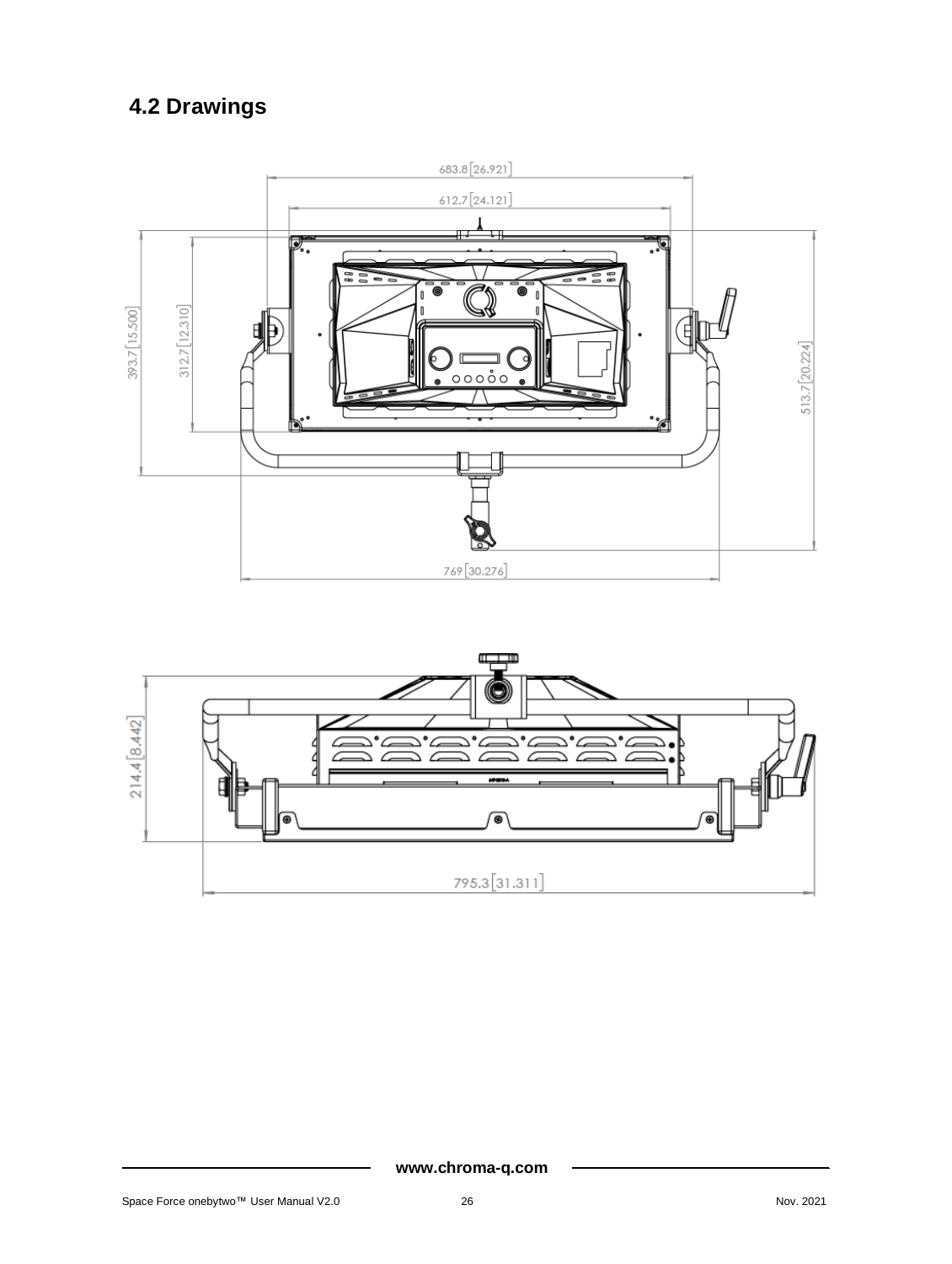# <span id="page-27-0"></span>**5. Accessories**

| CQ647-9015                 | Space Force onebytwo™ Manual low profile offset short yoke<br>with hardware (standard) |
|----------------------------|----------------------------------------------------------------------------------------|
| <b>CHSPFSY</b>             | Space Force™ octo Manual offset long yoke with hardware                                |
| CQ647-0601                 | Space Force onebytwo™ replacement protective lens (included<br>with 1x2)               |
| CQ647-9001 /<br>CQ647-9002 | Space Force onebytwo™ barn door black / white                                          |
| CQ647-0511                 | Space Force onebytwo™ bridle 4 way                                                     |
| CQ647-9025                 | Space Force onebytwo™ gel frame                                                        |
| CQ647-9030                 | Space Force onebytwo™ pop bank with full and half front<br>screen                      |
| CQ647-9035                 | Space Force onebytwo™ ez pop soft egg crate grid for ez pop<br>bank                    |
| CQ647-9040                 | Space Force onebytwo™ soft egg crate 8 cell 7" deep 40-<br>degree 1x2 grid             |
| CQ647-9045                 | Space Force onebytwo™ soft egg crate 2" deep, 40-degree 1x2<br>grid                    |
| CQ647-9070                 | Space Force™ LumenRadio Kit - User Installed                                           |
| CQ647-9013                 | Space Force™ yoke hardware kit only for (without yoke, plates<br>and spigot)           |